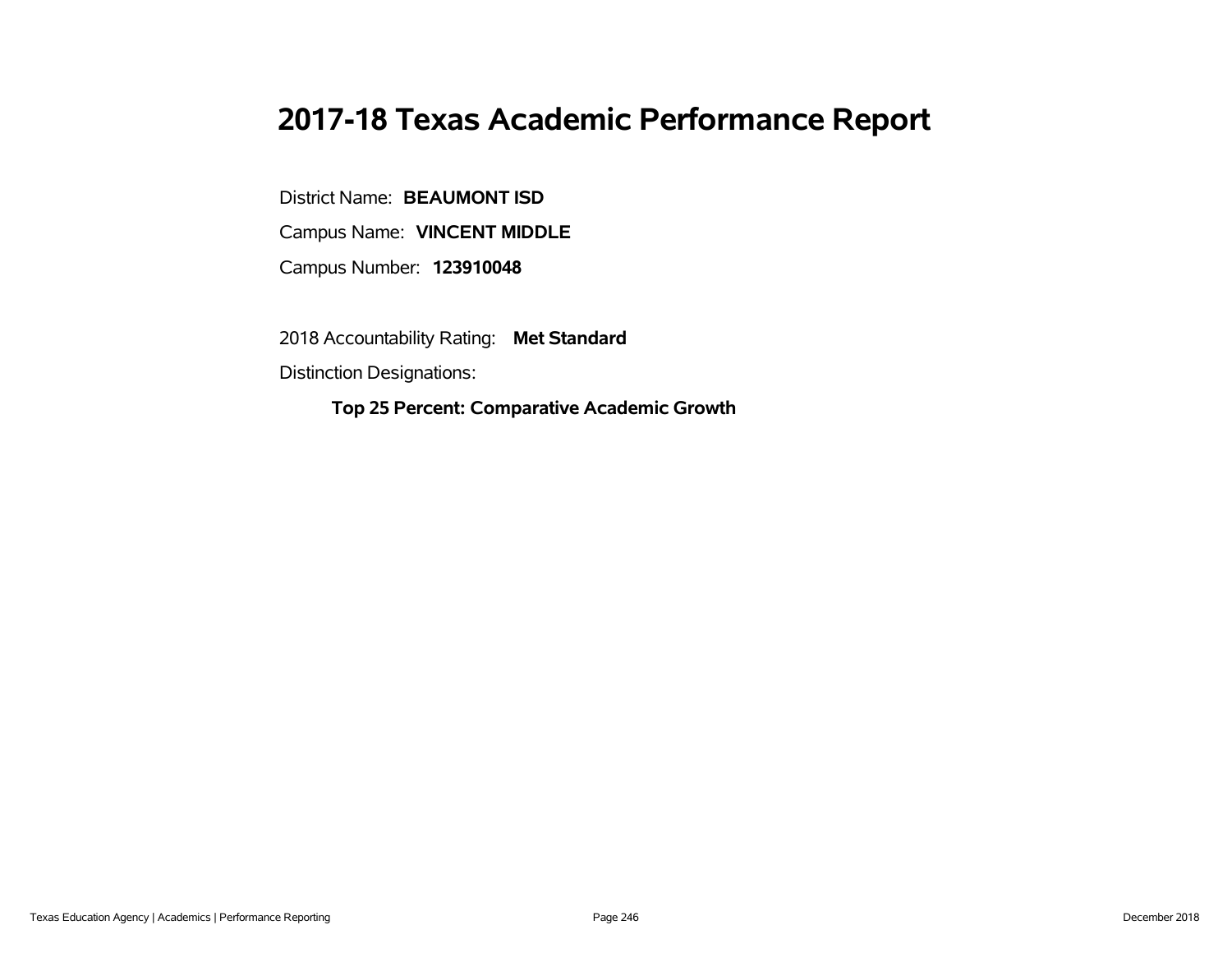### Campus Name: VINCENT MIDDLE **2017-18 Campus STAAR Performance** Grade Span: 06 - 08<br>Campus Number: 123910048<br>School Type: Middle Campus Number: 123910048

#### TEXAS EDUCATION AGENCY

|                                                                           |      |              |          |         |                          |        |        |              |        |                          | Two or |                |        |           |
|---------------------------------------------------------------------------|------|--------------|----------|---------|--------------------------|--------|--------|--------------|--------|--------------------------|--------|----------------|--------|-----------|
|                                                                           |      |              |          |         | African                  |        |        | American     |        | <b>Pacific</b>           | More   | <b>Special</b> | Econ   | EL.       |
|                                                                           |      | <b>State</b> | District |         | Campus American Hispanic |        | White  | Indian       | Asian  | <b>Islander</b>          | Races  | Ed             | Disadv | (Current) |
| STAAR Performance Rates by Tested Grade, Subject, and Performance Levels^ |      |              |          |         |                          |        |        |              |        |                          |        |                |        |           |
| <b>Grade 6 Reading</b>                                                    |      |              |          |         |                          |        |        |              |        |                          |        |                |        |           |
| At Approaches Grade Level or Above                                        | 2018 | 69%          | 53%      | 53%     | 48%                      | $\ast$ | $\ast$ |              | $\ast$ |                          | $\ast$ | $\ast$         | 51%    | $\ast$    |
|                                                                           | 2017 | 69%          | 52%      | 42%     | 38%                      | $\ast$ | $\ast$ | $\ast$       | $\ast$ | L,                       | $\ast$ | $\ast$         | 38%    | $\ast$    |
| At Meets Grade Level or Above                                             | 2018 | 39%          | 25%      | 23%     | 21%                      | $\ast$ | $\ast$ |              | $\ast$ | $\overline{\phantom{a}}$ | $\ast$ | $\ast$         | 19%    | $\ast$    |
|                                                                           | 2017 | 37%          | 24%      | 15%     | 15%                      | *      | $\ast$ | $\ast$       | $\ast$ | $\overline{a}$           | $\ast$ | $\ast$         | 12%    |           |
| At Masters Grade Level                                                    | 2018 | 19%          | 10%      | 6%      | 5%                       | $\ast$ | $\ast$ |              | $\ast$ | $\overline{\phantom{a}}$ | $\ast$ | $\ast$         | 5%     | *         |
|                                                                           | 2017 | 18%          | 10%      | 5%      | 5%                       | $\ast$ | $\ast$ | $\pmb{\ast}$ | $\ast$ |                          | $\ast$ | $\ast$         | 5%     | *         |
| <b>Grade 6 Mathematics</b>                                                |      |              |          |         |                          |        |        |              |        |                          |        |                |        |           |
| At Approaches Grade Level or Above                                        | 2018 | 77%          | 51%      | 55%     | $\ast$                   | $\ast$ | $\ast$ | $\ast$       | $\ast$ | ٠                        | $\ast$ | $\ast$         | $\ast$ | $\ast$    |
|                                                                           | 2017 | 76%          | 44%      | $\star$ | $\ast$                   | $\ast$ | $\ast$ | $\ast$       | $\ast$ |                          | $\ast$ | $\ast$         | $\ast$ |           |
| At Meets Grade Level or Above                                             | 2018 | 44%          | 17%      | 22%     | $\ast$                   | $\ast$ | $\ast$ | $\ast$       | $\ast$ |                          | $\ast$ | $\ast$         | $\ast$ |           |
|                                                                           | 2017 | 43%          | 11%      | $\star$ | $\ast$                   | $\ast$ | $\ast$ | $\ast$       | $\ast$ |                          | $\ast$ | $\ast$         | $\ast$ | $\ast$    |
| At Masters Grade Level                                                    | 2018 | 18%          | 3%       | 2%      | $\ast$                   | $\ast$ | $\ast$ | $\ast$       | $\ast$ | $\overline{\phantom{a}}$ | $\ast$ | $\ast$         | $\ast$ | $\ast$    |
|                                                                           | 2017 | 18%          | $1\%$    | $\star$ | $\ast$                   | $\ast$ | $\ast$ | $\ast$       | $\ast$ |                          | $\ast$ | $\ast$         | $\ast$ | $\ast$    |
|                                                                           |      |              |          |         |                          |        |        |              |        |                          |        |                |        |           |
| <b>Grade 7 Reading</b><br>At Approaches Grade Level or Above              | 2018 | 74%          | 60%      | 56%     | 55%                      | *      | $\ast$ | $\ast$       | $\ast$ |                          | $\ast$ | $\ast$         | 53%    | *         |
|                                                                           | 2017 | 73%          | 60%      | 54%     | 51%                      | $\ast$ | $\ast$ | $\ast$       | $\ast$ | L,                       | $\ast$ | $\ast$         | 51%    | $\ast$    |
| At Meets Grade Level or Above                                             | 2018 | 48%          | 32%      | 28%     | 24%                      | $\ast$ | $\ast$ | $\ast$       | $\ast$ |                          | $\ast$ | $\ast$         | 23%    | $\ast$    |
|                                                                           | 2017 | 42%          | 29%      | 21%     | 18%                      | $\ast$ | $\ast$ | $\ast$       | $\ast$ |                          | $\ast$ | $\ast$         | 19%    |           |
|                                                                           |      |              |          |         |                          | $\ast$ | $\ast$ | $\ast$       | $\ast$ |                          | $\ast$ | $\ast$         |        | $\ast$    |
| At Masters Grade Level                                                    | 2018 | 29%          | 17%      | 14%     | 12%                      | $\ast$ | $\ast$ |              | $\ast$ |                          | $\ast$ | $\ast$         | 11%    | $\ast$    |
|                                                                           | 2017 | 23%          | 14%      | 7%      | 6%                       |        |        |              |        |                          |        |                | 6%     |           |
| <b>Grade 7 Mathematics</b><br>At Approaches Grade Level or Above          | 2018 | 72%          | 47%      | $\star$ | $\ast$                   | $\ast$ | $\ast$ | $\ast$       | $\ast$ | ۰                        | $\ast$ | $\ast$         | $\ast$ | $\ast$    |
|                                                                           | 2017 | 70%          | 55%      | 62%     | 60%                      | $\ast$ | $\ast$ | $\ast$       | $\ast$ | ٠                        | $\ast$ | $\ast$         | 57%    | $\ast$    |
| At Meets Grade Level or Above                                             | 2018 | 40%          | 14%      | $\star$ | $\ast$                   | $\ast$ | $\ast$ | $\ast$       | $\ast$ | $\overline{\phantom{a}}$ | $\ast$ | $\ast$         | $\ast$ | $\ast$    |
|                                                                           | 2017 | 40%          | 22%      | 28%     | 24%                      | $\ast$ | $\ast$ | $\ast$       | $\ast$ |                          | $\ast$ | $\ast$         | 25%    |           |
| At Masters Grade Level                                                    | 2018 | 18%          | 2%       | $\star$ | $\ast$                   | $\ast$ | $\ast$ | $\pmb{\ast}$ | $\ast$ | L,                       | $\ast$ | $\ast$         | $\ast$ | $\ast$    |
|                                                                           | 2017 | 17%          | 5%       | 5%      | 6%                       | $\ast$ | $\ast$ | $\ast$       | $\ast$ |                          | $\ast$ | $\ast$         | 6%     | $\ast$    |
| <b>Grade 7 Writing</b>                                                    |      |              |          |         |                          |        |        |              |        |                          |        |                |        |           |
| At Approaches Grade Level or Above                                        | 2018 | 69%          | 57%      | 51%     | 50%                      | $\ast$ | $\ast$ | $\ast$       | $\ast$ | ۰                        | $\ast$ | $\ast$         | 47%    | $\ast$    |
|                                                                           | 2017 | 70%          | 62%      | 57%     | $\ast$                   | $\ast$ | $\ast$ | $\ast$       | $\ast$ | $\overline{a}$           | $\ast$ | $\ast$         | $\ast$ | $\ast$    |
| At Meets Grade Level or Above                                             | 2018 | 43%          | 32%      | 28%     | 24%                      | $\ast$ | $\ast$ | $\ast$       | $\ast$ |                          | $\ast$ | $\ast$         | 25%    | $\ast$    |
|                                                                           | 2017 | 39%          | 31%      | 25%     | $\pmb{\ast}$             | $\ast$ | $\ast$ | $\ast$       | $\ast$ | ÷                        | $\ast$ | $\ast$         | $\ast$ | $\ast$    |
| At Masters Grade Level                                                    | 2018 | 15%          | 8%       | 5%      | 5%                       | $\ast$ | $\ast$ | $\ast$       | $\ast$ | L,                       | $\ast$ | $\ast$         | 4%     | $\ast$    |
|                                                                           | 2017 | 12%          | 7%       | 3%      | $\ast$                   | $\ast$ | $\ast$ | $\ast$       | $\ast$ |                          | $\ast$ | $\ast$         | $\ast$ | $\ast$    |
|                                                                           |      |              |          |         |                          |        |        |              |        |                          |        |                |        |           |
| Grade 8 Reading ^^                                                        |      |              |          |         |                          |        |        |              |        |                          |        |                |        |           |
| At Approaches Grade Level or Above                                        | 2018 | 86%          | 74%      | 77%     | 73%                      | 77%    | $\ast$ | $\ast$       | $\ast$ |                          | $\ast$ | $\ast$         | 76%    | *         |
|                                                                           |      |              |          |         |                          |        |        |              |        |                          |        |                |        |           |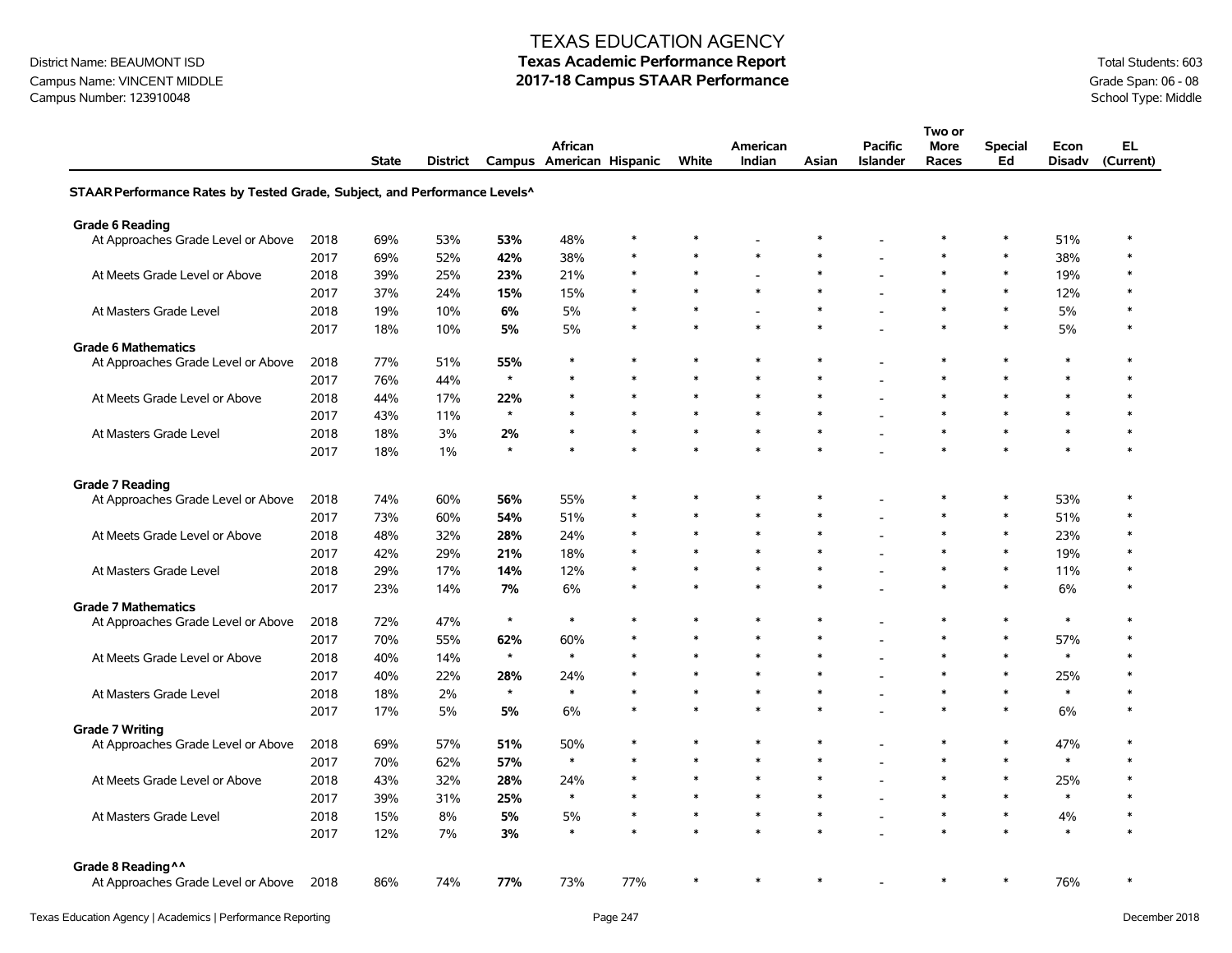### Campus Name: VINCENT MIDDLE **2017-18 Campus STAAR Performance** Grade Span: 06 - 08<br>Campus Number: 123910048<br>School Type: Middle Campus Number: 123910048

|                                    |      |              |                 |         |                              |        |        |                          |                          |                                   | Two or                   |                          |                       |                        |
|------------------------------------|------|--------------|-----------------|---------|------------------------------|--------|--------|--------------------------|--------------------------|-----------------------------------|--------------------------|--------------------------|-----------------------|------------------------|
|                                    |      | <b>State</b> | <b>District</b> | Campus  | African<br>American Hispanic |        | White  | American<br>Indian       | Asian                    | <b>Pacific</b><br><b>Islander</b> | <b>More</b><br>Races     | <b>Special</b><br>Ed     | Econ<br><b>Disadv</b> | <b>EL</b><br>(Current) |
|                                    | 2017 | 86%          | 77%             | 73%     | 71%                          |        | $\ast$ | $\overline{\phantom{a}}$ | $\ast$                   |                                   |                          | $\ast$                   | 72%                   |                        |
| At Meets Grade Level or Above      | 2018 | 49%          | 33%             | 30%     | 27%                          | 33%    | $\ast$ | $\ast$                   | $\ast$                   |                                   | $\ast$                   | $\ast$                   | 31%                   | $\ast$                 |
|                                    | 2017 | 50%          | 36%             | 23%     | 22%                          | $\ast$ | $\ast$ |                          | $\ast$                   |                                   | $\ast$                   | $\ast$                   | 19%                   |                        |
| At Masters Grade Level             | 2018 | 27%          | 15%             | 9%      | 6%                           | 15%    | $\ast$ | $\ast$                   | $\ast$                   |                                   | $\ast$                   | $\ast$                   | 8%                    | $\ast$                 |
|                                    | 2017 | 23%          | 12%             | 7%      | 8%                           | $\ast$ | $\ast$ |                          | $\ast$                   |                                   | $\ast$                   | $\ast$                   | 6%                    | $\ast$                 |
| Grade 8 Mathematics ^ ^            |      |              |                 |         |                              |        |        |                          |                          |                                   |                          |                          |                       |                        |
| At Approaches Grade Level or Above | 2018 | 86%          | 79%             | 81%     | 81%                          | 78%    | 87%    | $\ast$                   | $\ast$                   |                                   | $\ast$                   | $\ast$                   | 79%                   | $\ast$                 |
|                                    | 2017 | 85%          | 78%             | 77%     | 72%                          | $\ast$ | $\ast$ | L,                       | 100%                     |                                   | $\ast$                   | $\ast$                   | 75%                   | $\ast$                 |
| At Meets Grade Level or Above      | 2018 | 51%          | 42%             | 53%     | 49%                          | 56%    | 65%    | $\ast$                   | $\ast$                   |                                   | $\ast$                   | $\ast$                   | 52%                   |                        |
|                                    | 2017 | 45%          | 36%             | 40%     | 37%                          | $\ast$ | $\ast$ | $\overline{a}$           | 70%                      |                                   | $\ast$                   | $\ast$                   | 41%                   |                        |
| At Masters Grade Level             | 2018 | 15%          | 9%              | 16%     | 13%                          | 20%    | 22%    | $\ast$                   | $\ast$                   |                                   | $\ast$                   | $\ast$                   | 15%                   |                        |
|                                    | 2017 | 13%          | 8%              | 10%     | 7%                           | $\ast$ | $\ast$ | L,                       | 50%                      |                                   | $\ast$                   | $\ast$                   | 9%                    |                        |
| <b>Grade 8 Science</b>             |      |              |                 |         |                              |        |        |                          |                          |                                   |                          |                          |                       |                        |
| At Approaches Grade Level or Above | 2018 | 76%          | 59%             | 65%     | 61%                          | 63%    | 86%    | $\ast$                   | $\ast$                   |                                   | $\ast$                   | $\ast$                   | 63%                   |                        |
|                                    | 2017 | 76%          | 61%             | 54%     | $\ast$                       | $\ast$ | $\ast$ |                          | $\ast$                   |                                   | $\ast$                   | $\ast$                   | 51%                   | $\ast$                 |
| At Meets Grade Level or Above      | 2018 | 52%          | 33%             | 38%     | 31%                          | 40%    | 64%    | $\ast$                   | $\ast$                   |                                   | $\ast$                   | $\ast$                   | 35%                   | $\ast$                 |
|                                    | 2017 | 48%          | 28%             | 18%     | $\ast$                       | $\ast$ | $\ast$ |                          | $\ast$                   |                                   | $\ast$                   | $\ast$                   | 14%                   | $\ast$                 |
| At Masters Grade Level             | 2018 | 28%          | 11%             | 13%     | 6%                           | 23%    | 32%    | $\ast$                   | $\ast$                   |                                   | $\ast$                   | $\ast$                   | 12%                   |                        |
|                                    | 2017 | 19%          | 6%              | 3%      | $\ast$                       | $\ast$ | $\ast$ |                          | $\ast$                   |                                   | $\ast$                   | $\ast$                   | 4%                    |                        |
| <b>Grade 8 Social Studies</b>      |      |              |                 |         |                              |        |        |                          |                          |                                   |                          |                          |                       |                        |
| At Approaches Grade Level or Above | 2018 | 65%          | 56%             | 42%     | $\ast$                       | 40%    | $\ast$ | $\ast$                   | $\ast$                   |                                   | $\ast$                   | $\ast$                   | 40%                   |                        |
|                                    | 2017 | 63%          | 48%             | 43%     | $\ast$                       | $\ast$ | $\ast$ |                          | $\ast$                   |                                   | $\ast$                   | $\ast$                   | $\ast$                | $\ast$                 |
| At Meets Grade Level or Above      | 2018 | 36%          | 28%             | 14%     | $\ast$                       | 23%    | $\ast$ | $\ast$                   | $\ast$                   |                                   | $\ast$                   | $\ast$                   | 13%                   | $\ast$                 |
|                                    | 2017 | 33%          | 23%             | 10%     | $\ast$                       | $\ast$ | $\ast$ |                          | $\ast$                   |                                   | $\ast$                   | $\ast$                   | $\ast$                |                        |
| At Masters Grade Level             | 2018 | 21%          | 18%             | 6%      | $\ast$                       | 13%    | $\ast$ | $\ast$                   | $\ast$                   |                                   | $\ast$                   | $\ast$                   | 6%                    | $\ast$                 |
|                                    | 2017 | 19%          | 12%             | 3%      | $\ast$                       | $\ast$ | $\ast$ |                          | $\ast$                   |                                   | $\ast$                   | $\ast$                   | $\ast$                | $\ast$                 |
| End of Course Algebra I            |      |              |                 |         |                              |        |        |                          |                          |                                   |                          |                          |                       |                        |
| At Approaches Grade Level or Above | 2018 | 83%          | 69%             | 100%    | 100%                         | $\ast$ | $\ast$ |                          | $\ast$                   |                                   |                          | $\overline{\phantom{a}}$ | 100%                  |                        |
|                                    | 2017 | 83%          | 73%             | $\star$ | $\ast$                       |        | $\ast$ | $\overline{\phantom{a}}$ | $\overline{\phantom{a}}$ |                                   |                          | $\ast$                   | $\ast$                |                        |
| At Meets Grade Level or Above      | 2018 | 55%          | 33%             | 100%    | 100%                         | $\ast$ | $\ast$ |                          | $\ast$                   |                                   |                          | $\overline{\phantom{a}}$ | 100%                  |                        |
|                                    | 2017 | 48%          | 29%             | $\star$ | $\ast$                       |        | $\ast$ |                          |                          |                                   | $\overline{\phantom{a}}$ | $\ast$                   | $\ast$                |                        |
| At Masters Grade Level             | 2018 | 32%          | 14%             | 100%    | 100%                         | $\ast$ | $\ast$ |                          | $\ast$                   |                                   |                          | $\overline{\phantom{a}}$ | 100%                  |                        |
|                                    | 2017 | 26%          | 11%             | $\star$ | $\ast$                       |        | $\ast$ |                          |                          |                                   |                          | $\ast$                   | $\ast$                |                        |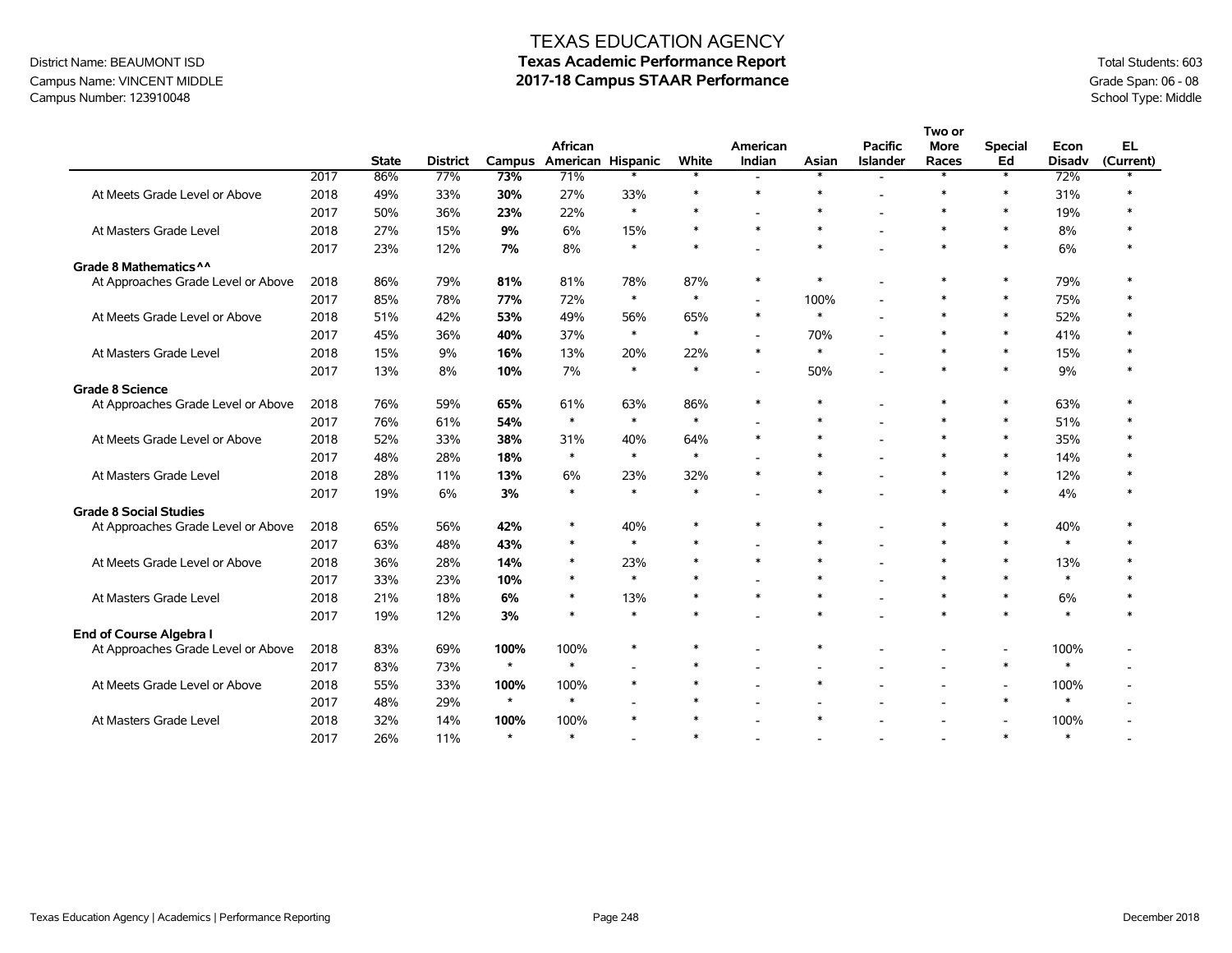### Campus Name: VINCENT MIDDLE **2017-18 Campus STAAR Performance** Grade Span: 06 - 08<br>Campus Number: 123910048<br>School Type: Middle Campus Number: 123910048

#### TEXAS EDUCATION AGENCY

|                                                                           |      |              |          |     |                          |              |        |          |        |                 | Two or |                |               |           |
|---------------------------------------------------------------------------|------|--------------|----------|-----|--------------------------|--------------|--------|----------|--------|-----------------|--------|----------------|---------------|-----------|
|                                                                           |      |              |          |     | African                  |              |        | American |        | <b>Pacific</b>  | More   | <b>Special</b> | Econ          | EL        |
|                                                                           |      | <b>State</b> | District |     | Campus American Hispanic |              | White  | Indian   | Asian  | <b>Islander</b> | Races  | Ed             | <b>Disadv</b> | (Current) |
| STAAR Performance Rates by Tested Grade, Subject, and Performance Levels^ |      |              |          |     |                          |              |        |          |        |                 |        |                |               |           |
| All Grades All Subjects                                                   |      |              |          |     |                          |              |        |          |        |                 |        |                |               |           |
| At Approaches Grade Level or Above                                        | 2018 | 77%          | 61%      | 60% | 57%                      | 60%          | 74%    | $\ast$   | 81%    |                 | $\ast$ | 39%            | 57%           | 54%       |
|                                                                           | 2017 | 75%          | 61%      | 57% | 53%                      | 58%          | 69%    | $\ast$   | 75%    |                 | $\ast$ | 30%            | 53%           | 46%       |
| At Meets Grade Level or Above                                             | 2018 | 48%          | 31%      | 29% | 25%                      | 30%          | 45%    | $\ast$   | 56%    |                 | $\ast$ | 27%            | 26%           | 20%       |
|                                                                           | 2017 | 45%          | 30%      | 21% | 19%                      | 23%          | 34%    | $\ast$   | 36%    |                 | $\ast$ | 16%            | 19%           | 11%       |
| At Masters Grade Level                                                    | 2018 | 22%          | 11%      | 9%  | 6%                       | 10%          | 17%    | $\ast$   | 18%    |                 | $\ast$ | 6%             | 7%            | $7\%$     |
|                                                                           | 2017 | 20%          | 11%      | 5%  | 5%                       | 5%           | 8%     | $\ast$   | 13%    |                 | $\ast$ | 3%             | 5%            | 3%        |
| <b>All Grades ELA/Reading</b>                                             |      |              |          |     |                          |              |        |          |        |                 |        |                |               |           |
| At Approaches Grade Level or Above                                        | 2018 | 74%          | 60%      | 62% | 58%                      | 68%          | 75%    | $\ast$   | $\ast$ |                 | $\ast$ | $\ast$         | 60%           | $\ast$    |
|                                                                           | 2017 | 72%          | 58%      | 56% | 53%                      | 55%          | 70%    | $\ast$   | $\ast$ |                 | $\ast$ | $\ast$         | 52%           | $\ast$    |
| At Meets Grade Level or Above                                             | 2018 | 46%          | 32%      | 27% | 24%                      | 26%          | 34%    | $\ast$   | $\ast$ |                 | $\ast$ | $\ast$         | 24%           | $\ast$    |
|                                                                           | 2017 | 44%          | 31%      | 20% | 18%                      | 18%          | 30%    | $\ast$   | $\ast$ |                 | $\ast$ | $\ast$         | 17%           | $\ast$    |
| At Masters Grade Level                                                    | 2018 | 19%          | 11%      | 9%  | 7%                       | 11%          | 16%    | $\ast$   | $\ast$ |                 | $\ast$ | $\ast$         | 8%            | $\ast$    |
|                                                                           | 2017 | 19%          | 11%      | 7%  | 6%                       | 6%           | 13%    | $\ast$   | $\ast$ |                 | $\ast$ | $\ast$         | 6%            | $\ast$    |
| <b>All Grades Mathematics</b>                                             |      |              |          |     |                          |              |        |          |        |                 |        |                |               |           |
| At Approaches Grade Level or Above                                        | 2018 | 81%          | 60%      | 64% | 61%                      | 63%          | 80%    | $\ast$   | 94%    |                 | $\ast$ | $\ast$         | 61%           | 59%       |
|                                                                           | 2017 | 79%          | 62%      | 63% | 59%                      | 64%          | $\ast$ | $\ast$   | 76%    |                 | $\ast$ | $\ast$         | 58%           | 53%       |
| At Meets Grade Level or Above                                             | 2018 | 50%          | 27%      | 33% | 29%                      | 35%          | 55%    | $\ast$   | 61%    |                 | $\ast$ | $\ast$         | 29%           | 22%       |
|                                                                           | 2017 | 46%          | 27%      | 26% | 23%                      | 28%          | $\ast$ | $\ast$   | 48%    |                 | $\ast$ | $\ast$         | 24%           | 20%       |
| At Masters Grade Level                                                    | 2018 | 24%          | 9%       | 8%  | 7%                       | 9%           | 14%    | $\ast$   | 28%    |                 | $\ast$ | $\ast$         | 7%            | 10%       |
|                                                                           | 2017 | 22%          | 10%      | 6%  | 5%                       | 6%           | $\ast$ | $\ast$   | 29%    |                 | $\ast$ | $\ast$         | 5%            | 8%        |
| <b>All Grades Writing</b>                                                 |      |              |          |     |                          |              |        |          |        |                 |        |                |               |           |
| At Approaches Grade Level or Above                                        | 2018 | 66%          | 49%      | 51% | 50%                      | $\ast$       | $\ast$ | $\ast$   | $\ast$ |                 | $\ast$ | $\ast$         | 47%           | $\ast$    |
|                                                                           | 2017 | 67%          | 56%      | 57% | $\ast$                   | $\ast$       | $\ast$ | $\ast$   | $\ast$ |                 | $\ast$ | $\ast$         | $\pmb{\ast}$  | $\ast$    |
| At Meets Grade Level or Above                                             | 2018 | 41%          | 28%      | 28% | 24%                      | $\ast$       | $\ast$ | $\ast$   | $\ast$ |                 | $\ast$ | $\ast$         | 25%           | $\ast$    |
|                                                                           | 2017 | 36%          | 26%      | 25% | $\ast$                   | $\pmb{\ast}$ | $\ast$ | $\ast$   | $\ast$ |                 | $\ast$ | $\ast$         | $\ast$        | $\ast$    |
| At Masters Grade Level                                                    | 2018 | 13%          | 6%       | 5%  | 5%                       | $\ast$       | $\ast$ | $\ast$   | $\ast$ |                 | $\ast$ | $\ast$         | 4%            | $\ast$    |
|                                                                           | 2017 | 11%          | 7%       | 3%  | $\ast$                   | $\ast$       | $\ast$ | $\ast$   | $\ast$ |                 | $\ast$ | $\ast$         | $\ast$        | $\ast$    |
| <b>All Grades Science</b>                                                 |      |              |          |     |                          |              |        |          |        |                 |        |                |               |           |
| At Approaches Grade Level or Above                                        | 2018 | 80%          | 66%      | 65% | 61%                      | 63%          | 86%    | $\ast$   | $\ast$ |                 | $\ast$ | $\ast$         | 63%           | $\ast$    |
|                                                                           | 2017 | 79%          | 66%      | 54% | $\ast$                   | $\ast$       | $\ast$ |          | $\ast$ |                 | $\ast$ | $\ast$         | 51%           | $\ast$    |
| At Meets Grade Level or Above                                             | 2018 | 51%          | 33%      | 38% | 31%                      | 40%          | 64%    | $\ast$   | $\ast$ |                 | $\ast$ | $\ast$         | 35%           | $\ast$    |
|                                                                           | 2017 | 49%          | 34%      | 18% | $\ast$                   | $\ast$       | $\ast$ |          | $\ast$ |                 | $\ast$ | $\ast$         | 14%           | $\ast$    |
| At Masters Grade Level                                                    | 2018 | 23%          | 9%       | 13% | 6%                       | 23%          | 32%    | $\ast$   | $\ast$ |                 | $\ast$ | $\ast$         | 12%           | $\ast$    |
|                                                                           | 2017 | 19%          | 9%       | 3%  | $\ast$                   | $\ast$       | $\ast$ |          | $\ast$ |                 | $\ast$ | $\ast$         | 4%            | $\ast$    |
| <b>All Grades Social Studies</b>                                          |      |              |          |     |                          |              |        |          |        |                 |        |                |               |           |
| At Approaches Grade Level or Above                                        | 2018 | 78%          | 71%      | 42% | $\ast$                   | 40%          | $\ast$ | $\ast$   | $\ast$ |                 | $\ast$ | $\ast$         | 40%           | $\ast$    |
|                                                                           | 2017 | 77%          | 63%      | 43% |                          | $\ast$       | $\ast$ |          | $\ast$ |                 | $\ast$ | $\ast$         | $\ast$        | $\ast$    |
| At Meets Grade Level or Above                                             | 2018 | 53%          | 43%      | 14% | $\ast$                   | 23%          | $\ast$ | $\ast$   | $\ast$ |                 | $\ast$ | $\ast$         | 13%           | $\ast$    |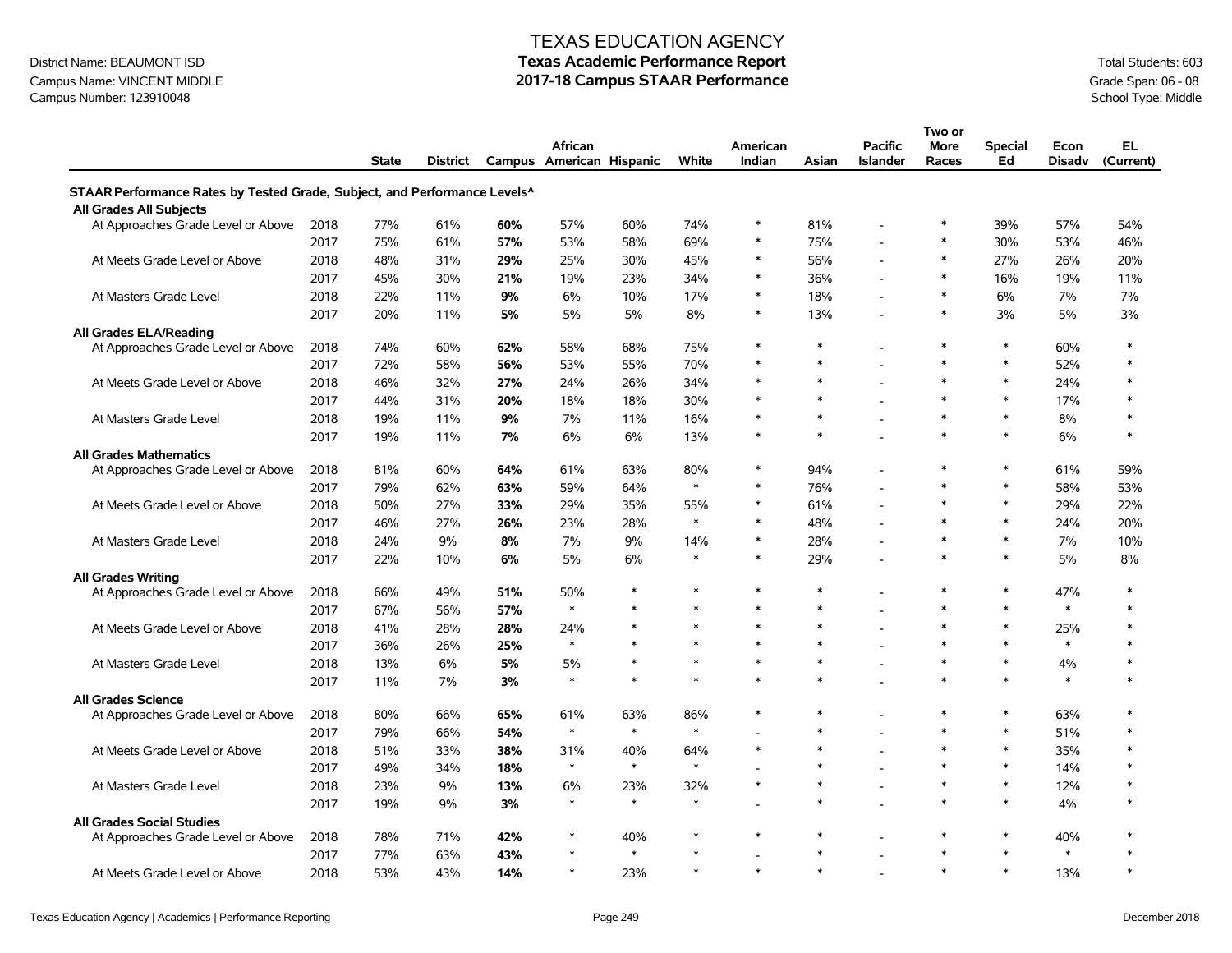# District Name: BEAUMONT ISD **Texas Academic Performance Report Texas Academic Performance Report** Total Students: 603

### Campus Name: VINCENT MIDDLE **2017-18 Campus STAAR Performance** Grade Span: 06 - 08<br>Campus Number: 123910048<br>School Type: Middle Campus Number: 123910048

|                        |      |       |                 |        |          |          |       |          |       |                 | Two or |                |               |           |
|------------------------|------|-------|-----------------|--------|----------|----------|-------|----------|-------|-----------------|--------|----------------|---------------|-----------|
|                        |      |       |                 |        | African  |          |       | American |       | <b>Pacific</b>  | More   | <b>Special</b> | Econ          | EL        |
|                        |      | State | <b>District</b> | Campus | American | Hispanic | White | Indian   | Asian | <b>Islander</b> | Races  | Ed             | <b>Disady</b> | (Current) |
|                        | 2017 | 49%   | 35%             | 10%    |          |          |       |          |       |                 |        |                |               |           |
| At Masters Grade Level | 2018 | 31%   | 22%             | 6%     |          | 13%      |       |          |       |                 |        |                | 6%            |           |
|                        | 2017 | 27%   | 18%             | 3%     |          |          |       |          |       |                 |        |                |               |           |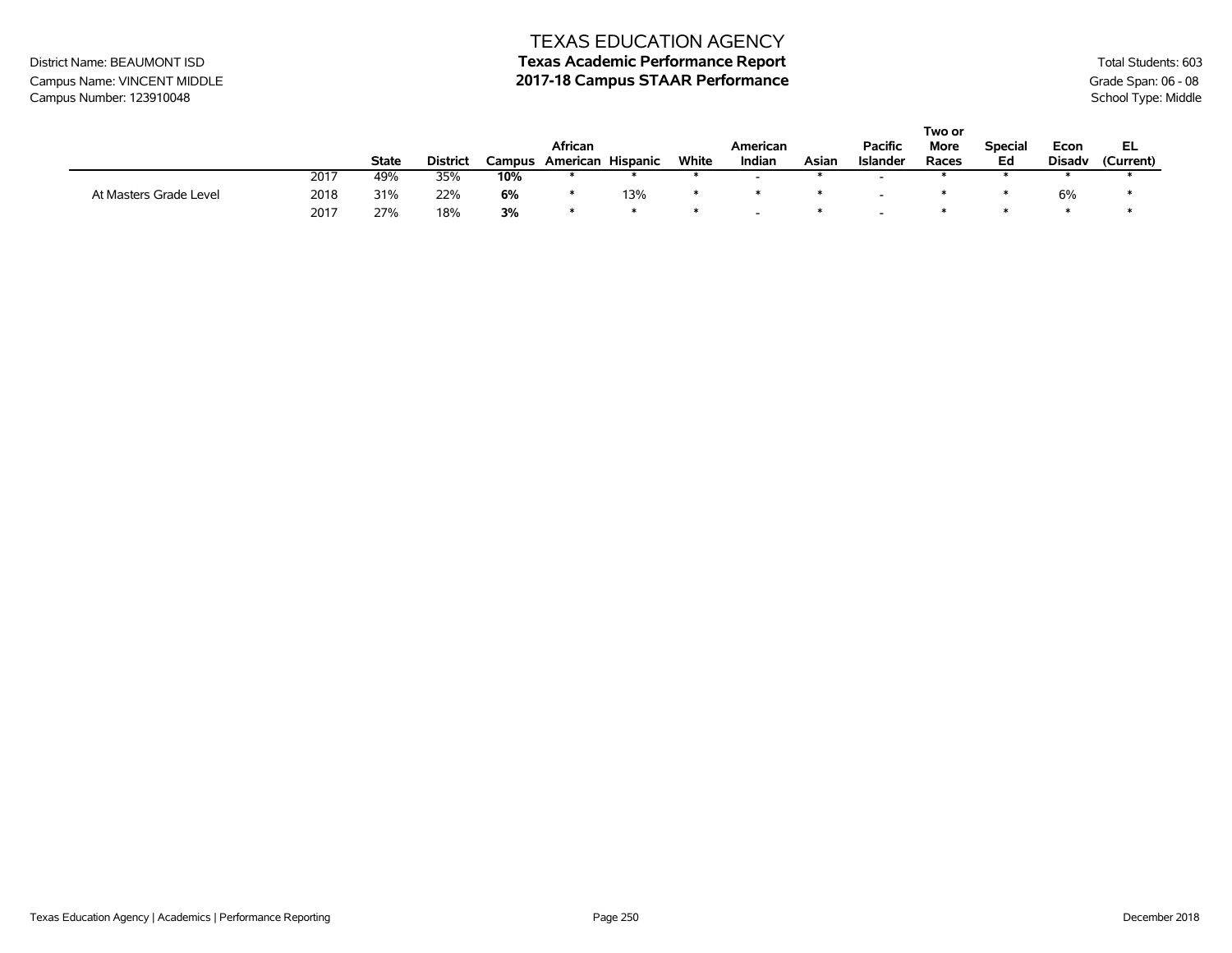### Campus Name: VINCENT MIDDLE **1998 12017-18 Campus Progress Campus Progress** Grade Span: 06 - 08<br>Campus Number: 123910048 School Type: Middle Campus Number: 123910048

|                                                                              |                      | <b>State</b>   | <b>District</b> | Campus          | African         | American Hispanic  | White              | American<br>Indian      | Asian               | <b>Pacific</b><br><b>Islander</b>                                                | Two or<br>More<br>Races | <b>Special</b><br>Ed                 | Econ<br><b>Disadv</b> | EL.<br>(Current<br>&<br><b>Monitored</b> ) |
|------------------------------------------------------------------------------|----------------------|----------------|-----------------|-----------------|-----------------|--------------------|--------------------|-------------------------|---------------------|----------------------------------------------------------------------------------|-------------------------|--------------------------------------|-----------------------|--------------------------------------------|
| School Progress Domain - Academic Growth Score by Grade and Subject          |                      |                |                 |                 |                 |                    |                    |                         |                     |                                                                                  |                         |                                      |                       |                                            |
| Grade 6 ELA/Reading<br>Grade 6 Mathematics                                   | 2018<br>2018         | 47<br>56       | 37<br>42        | 40<br>50        | 35<br>48        | 54<br>53           | $\ast$<br>$\ast$   | $*$                     | $\ast$              |                                                                                  | $\ast$                  | $\ast$<br>50                         | 38<br>49              | 62<br>40                                   |
| Grade 7 ELA/Reading<br>Grade 7 Mathematics                                   | 2018<br>2018         | 76<br>67       | 69<br>64        | 72<br>76        | 69<br>73        | 76<br>83           | 73<br>75           | $\ast$<br>$\ast$        | $\ast$<br>100       | $\overline{\phantom{0}}$                                                         | $\ast$                  | 55<br>69                             | 70<br>76              | 78<br>82                                   |
| Grade 8 ELA/Reading<br>Grade 8 Mathematics<br>End of Course Algebra I        | 2018<br>2018<br>2018 | 79<br>81<br>72 | 76<br>78<br>54  | 81<br>87<br>100 | 82<br>88<br>100 | 74<br>85<br>$\ast$ | 79<br>90<br>$\ast$ | ∗<br>$\ast$             | 92<br>100<br>$\ast$ | $\overline{\phantom{a}}$                                                         | $\ast$<br>∗             | 74<br>75<br>$\overline{\phantom{a}}$ | 79<br>88<br>100       | 77<br>88<br>$\overline{\phantom{a}}$       |
| All Grades Both Subjects<br>All Grades ELA/Reading<br>All Grades Mathematics | 2018<br>2018<br>2018 | 69<br>69<br>70 | 62<br>64<br>61  | 67<br>63<br>70  | 64<br>61<br>68  | 70<br>67<br>72     | 73<br>68<br>78     | 100<br>$\ast$<br>$\ast$ | 80<br>72<br>88      | $\overline{\phantom{0}}$<br>$\overline{\phantom{0}}$<br>$\overline{\phantom{a}}$ | 60<br>65<br>54          | 60<br>54<br>66                       | 66<br>62<br>71        | 69<br>72<br>67                             |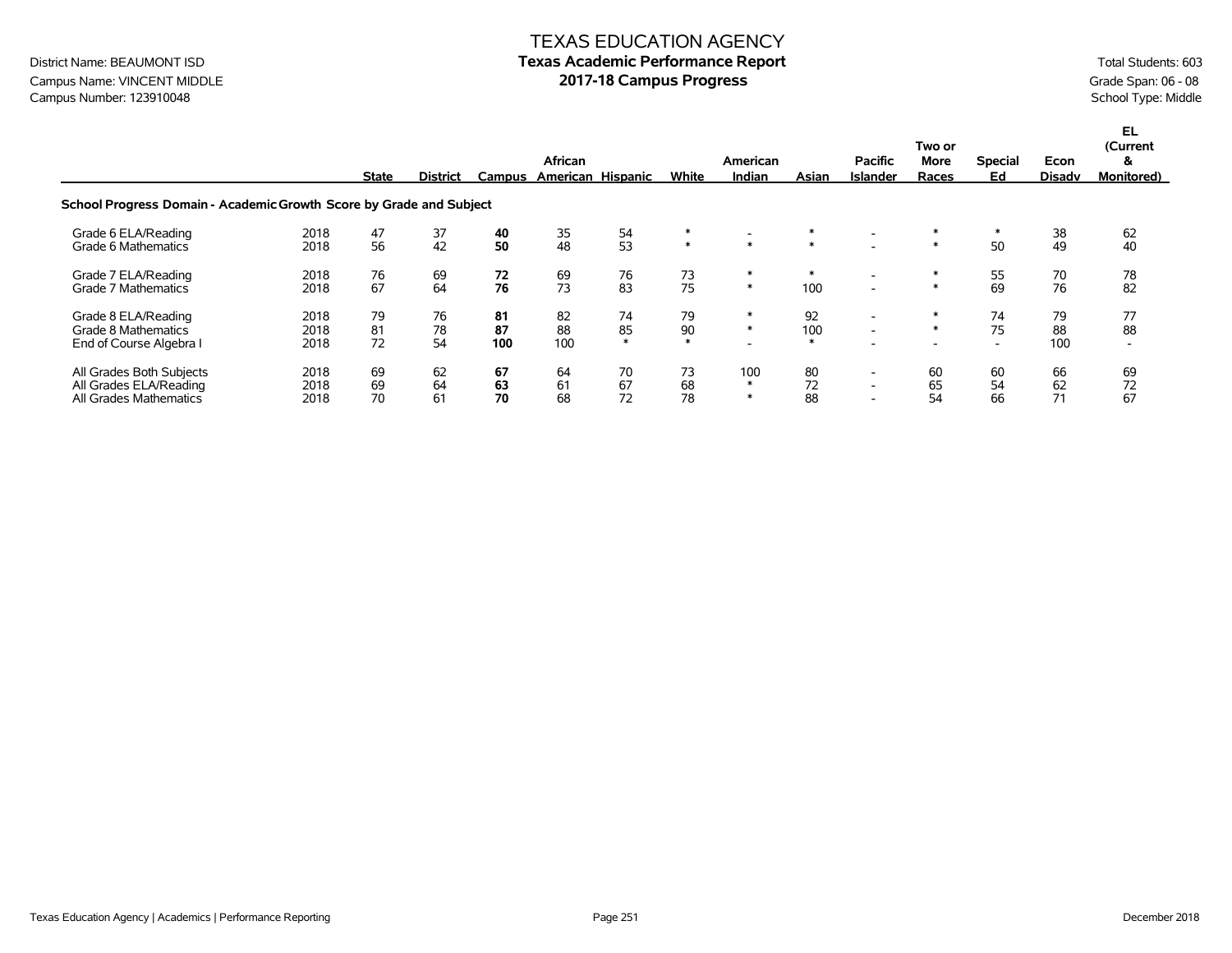### Campus Name: VINCENT MIDDLE **2017-18 Campus Prior Year and Student Success Initiative** Grade Span: 06 - 08<br>Campus Number: 123910048<br>School Type: Middle Campus Number: 123910048

#### TEXAS EDUCATION AGENCY

|                                                                                                           |                      | <b>State</b>      | <b>District</b>   |                   | African<br>Campus American Hispanic |                   | White                    | American<br>Indian     | Asian            | <b>Pacific</b><br><b>Islander</b> | Two or<br><b>More</b><br>Races | <b>Special</b><br>Ed | Econ<br><b>Disadv</b> | EL<br>(Current)   |
|-----------------------------------------------------------------------------------------------------------|----------------------|-------------------|-------------------|-------------------|-------------------------------------|-------------------|--------------------------|------------------------|------------------|-----------------------------------|--------------------------------|----------------------|-----------------------|-------------------|
| Progress of Prior-Year Non-Proficient Students                                                            |                      |                   |                   |                   |                                     |                   |                          |                        |                  |                                   |                                |                      |                       |                   |
| Sum of Grades 4-8                                                                                         |                      |                   |                   |                   |                                     |                   |                          |                        |                  |                                   |                                |                      |                       |                   |
| Reading                                                                                                   | 2018                 | 38%               | 28%               | 31%               | 27%                                 | 33%               | 55%<br>$\ast$            | $\ast$<br>$\pmb{\ast}$ | $\ast$           |                                   | 71%<br>$\ast$                  | ∗                    | 30%                   | 35%               |
| <b>Mathematics</b>                                                                                        | 2017<br>2018<br>2017 | 35%<br>47%<br>43% | 25%<br>30%<br>30% | 28%<br>38%<br>39% | 27%<br>40%<br>36%                   | 26%<br>30%<br>43% | 55%<br>40%               | $\ast$<br>$\ast$       | $\ast$<br>$\ast$ |                                   | $\ast$<br>$\ast$               | 21%<br>$*$<br>18%    | 27%<br>37%<br>36%     | 24%<br>32%<br>33% |
| <b>Student Success Initiative</b>                                                                         |                      |                   |                   |                   |                                     |                   |                          |                        |                  |                                   |                                |                      |                       |                   |
| <b>Grade 5 Reading</b><br>STAAR Met Standard (Non-Proficient in Previous Year)<br>Promoted to Grade 6     | 2018                 | 10%               | 5%                |                   |                                     |                   |                          |                        |                  |                                   |                                |                      |                       |                   |
| <b>Grade 5 Mathematics</b><br>STAAR Met Standard (Non-Proficient in Previous Year)<br>Promoted to Grade 6 | 2018                 | 23%               | 10%               | 26%               |                                     |                   |                          | $\ast$                 |                  |                                   |                                |                      |                       |                   |
| <b>Grade 8 Reading</b><br>Students Meeting Approaches Grade Level on First STAAR Administration           |                      |                   |                   |                   |                                     |                   |                          |                        |                  |                                   |                                |                      |                       |                   |
| Students Requiring Accelerated Instruction                                                                | 2018                 | 79%               | 65%               | 67%               | 65%                                 | 62%               | 82%                      | $\ast$                 |                  |                                   |                                | $\ast$               | 66%                   | $\ast$            |
| <b>STAAR Cumulative Met Standard</b>                                                                      | 2018                 | 21%               | 35%               | 33%               | 35%                                 | 38%               | $\ast$                   | $\ast$                 | $\ast$           |                                   | *                              | 73%                  | 34%                   | 80%               |
| STAAR Non-Proficient Students Promoted by Grade Placement Committee                                       | 2018                 | 85%               | 74%               | 76%               | 72%                                 | 76%               | 91%                      | $\ast$                 | 83%              |                                   | $\ast$                         | $\ast$               | 75%                   | 70%               |
|                                                                                                           | 2017                 | 98%               | 100%              | 100%              | 100%                                | $\ast$            |                          |                        |                  |                                   |                                |                      | 100%                  | 100%              |
| <b>Grade 8 Mathematics</b><br>Students Meeting Approaches Grade Level on First STAAR Administration       |                      |                   |                   |                   |                                     |                   |                          |                        |                  |                                   |                                |                      |                       |                   |
| Students Requiring Accelerated Instruction                                                                | 2018                 | 80%               | 71%               | 76%               | 72%                                 | 74%               | 87%                      | $\ast$                 | 100%             |                                   | $\ast$                         | $\ast$               | 74%                   | 77%               |
| <b>STAAR Cumulative Met Standard</b>                                                                      | 2018                 | 20%               | 29%               | 24%               | 28%                                 | 26%               | $\ast$                   | $\ast$                 | $\ast$           |                                   | $\ast$                         | 83%                  | 26%                   | $\ast$            |
| STAAR Non-Proficient Students Promoted by Grade Placement Committee                                       | 2018                 | 86%               | 79%               | 81%               | 80%                                 | 77%               | 87%                      | $\ast$                 | 100%             |                                   | $\ast$                         | $\ast$               | 79%                   | 77%               |
|                                                                                                           | 2017                 | 98%               | 100%              | 100%              | 100%                                | 100%              | $\overline{\phantom{a}}$ |                        |                  |                                   |                                |                      | 100%                  | 100%              |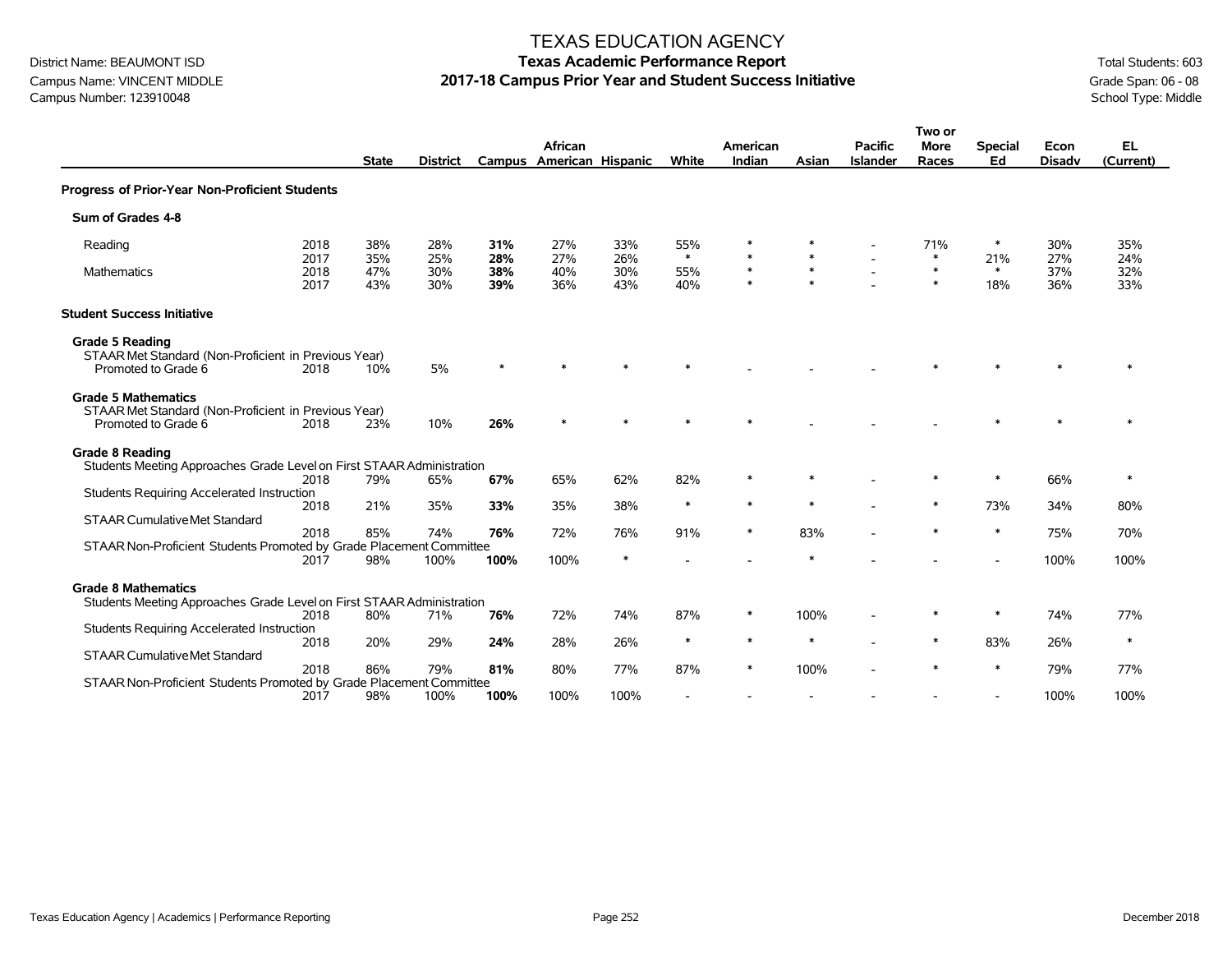Campus Name: VINCENT MIDDLE **2017-18 Campus STAAR Performance**<br>Campus Number: 123910048 Campus Campus Number: 123910048 Campus State Students)

#### TEXAS EDUCATION AGENCY

### District Name: BEAUMONT ISD **Texas Academic Performance Report Texas Academic Performance Report** Total Students: 603 Bilingual Education/English as a Second Language

|                                                          |      | <b>State</b> | District |     | Bilingual BE-Trans BE-Trans BE-Dual<br>Campus Education Early Exit Late Exit Two-Way One-Way |  | <b>BE-Dual</b> | <b>ESL</b> | <b>ESL</b><br>Content | ESL<br><b>Pull-Out</b> |        | LEP No LEP with<br>Services Services | <b>Total</b><br><b>EL</b> |
|----------------------------------------------------------|------|--------------|----------|-----|----------------------------------------------------------------------------------------------|--|----------------|------------|-----------------------|------------------------|--------|--------------------------------------|---------------------------|
| STAAR Performance Rate by Subject and Performance Level^ |      |              |          |     |                                                                                              |  |                |            |                       |                        |        |                                      |                           |
| All Grades All Subjects                                  |      |              |          |     |                                                                                              |  |                |            |                       |                        |        |                                      |                           |
| At Approaches Grade Level or Above                       | 2018 | 77%          | 61%      | 60% |                                                                                              |  |                | 39%        |                       | 39%                    | $\ast$ | 39%                                  | 41%                       |
|                                                          | 2017 | 75%          | 61%      | 57% |                                                                                              |  |                | $\ast$     |                       | $\ast$                 |        | $\ast$                               | $\ast$                    |
| At Meets Grade Level or Above                            | 2018 | 48%          | 31%      | 29% |                                                                                              |  |                | 8%         | $\blacksquare$        | 8%                     | $\ast$ | 8%                                   | 9%                        |
|                                                          | 2017 | 45%          | 30%      | 21% |                                                                                              |  |                | $\ast$     |                       | $\ast$                 |        | $\ast$                               | $\ast$                    |
| At Masters Grade Level                                   | 2018 | 22%          | 11%      | 9%  |                                                                                              |  |                | 4%         |                       | 4%                     | $\ast$ | 4%                                   | 6%                        |
|                                                          | 2017 | 20%          | 11%      | 5%  |                                                                                              |  |                | $\ast$     |                       | $\ast$                 |        | $\ast$                               | $\ast$                    |
| <b>All Grades ELA/Reading</b>                            |      |              |          |     |                                                                                              |  |                |            |                       |                        |        |                                      |                           |
| At Approaches Grade Level or Above                       | 2018 | 74%          | 60%      | 62% |                                                                                              |  |                |            |                       |                        |        |                                      | $\ast$                    |
|                                                          | 2017 | 72%          | 58%      | 56% |                                                                                              |  |                |            |                       |                        |        | $\ast$                               | $\ast$                    |
| At Meets Grade Level or Above                            | 2018 | 46%          | 32%      | 27% |                                                                                              |  |                |            |                       |                        | $\ast$ |                                      | $\ast$                    |
|                                                          | 2017 | 44%          | 31%      | 20% |                                                                                              |  |                |            |                       |                        |        |                                      | $\ast$                    |
| At Masters Grade Level                                   | 2018 | 19%          | 11%      | 9%  |                                                                                              |  |                |            |                       |                        | $\ast$ | $\ast$                               | $\ast$                    |
|                                                          | 2017 | 19%          | 11%      | 7%  |                                                                                              |  |                |            |                       |                        |        |                                      | $\ast$                    |
| <b>All Grades Mathematics</b>                            |      |              |          |     |                                                                                              |  |                |            |                       |                        |        |                                      |                           |
| At Approaches Grade Level or Above                       | 2018 | 81%          | 60%      | 64% |                                                                                              |  |                |            |                       |                        | *      | *                                    | 45%                       |
|                                                          | 2017 | 79%          | 62%      | 63% |                                                                                              |  |                |            |                       |                        |        | $\ast$                               | $\ast$                    |
| At Meets Grade Level or Above                            | 2018 | 50%          | 27%      | 33% |                                                                                              |  |                |            |                       |                        | $\ast$ | $\ast$                               | 16%                       |
|                                                          | 2017 | 46%          | 27%      | 26% |                                                                                              |  |                |            |                       |                        |        | $\ast$                               | $\ast$                    |
| At Masters Grade Level                                   | 2018 | 24%          | 9%       | 8%  |                                                                                              |  |                |            |                       | $\ast$                 | $\ast$ | $\ast$                               | 11%                       |
|                                                          | 2017 | 22%          | 10%      | 6%  |                                                                                              |  |                |            |                       |                        |        |                                      | $\ast$                    |
| <b>All Grades Writing</b>                                |      |              |          |     |                                                                                              |  |                |            |                       |                        |        |                                      |                           |
| At Approaches Grade Level or Above                       | 2018 | 66%          | 49%      | 51% |                                                                                              |  |                |            |                       | $\ast$                 |        | $\ast$                               | $\ast$                    |
|                                                          | 2017 | 67%          | 56%      | 57% |                                                                                              |  |                |            |                       |                        |        | *                                    | $\ast$                    |
| At Meets Grade Level or Above                            | 2018 | 41%          | 28%      | 28% |                                                                                              |  |                |            |                       |                        |        |                                      | $\ast$                    |
|                                                          | 2017 | 36%          | 26%      | 25% |                                                                                              |  |                |            |                       |                        |        |                                      | $\ast$                    |
| At Masters Grade Level                                   | 2018 | 13%          | 6%       | 5%  |                                                                                              |  |                |            |                       | $\ast$                 |        | $\ast$                               | $\ast$                    |
|                                                          | 2017 | 11%          | 7%       | 3%  |                                                                                              |  |                |            |                       |                        |        | $\ast$                               | $\ast$                    |
| <b>All Grades Science</b>                                |      |              |          |     |                                                                                              |  |                |            |                       |                        |        |                                      |                           |
| At Approaches Grade Level or Above                       | 2018 | 80%          | 66%      | 65% |                                                                                              |  |                |            |                       | $\ast$                 |        | $\ast$                               | $\ast$                    |
|                                                          | 2017 | 79%          | 66%      | 54% |                                                                                              |  |                |            |                       | *                      |        | $\ast$                               | $\ast$                    |
| At Meets Grade Level or Above                            | 2018 | 51%          | 33%      | 38% |                                                                                              |  |                |            |                       |                        |        |                                      | $\ast$                    |
|                                                          | 2017 | 49%          | 34%      | 18% |                                                                                              |  |                |            |                       |                        |        | $\ast$                               | $\ast$                    |
| At Masters Grade Level                                   | 2018 | 23%          | 9%       | 13% |                                                                                              |  |                |            |                       | $\ast$                 |        | $\ast$                               | $\ast$                    |
|                                                          | 2017 | 19%          | 9%       | 3%  |                                                                                              |  |                |            |                       |                        |        |                                      | <b>x</b>                  |
| <b>All Grades Social Studies</b>                         |      |              |          |     |                                                                                              |  |                |            |                       |                        |        |                                      |                           |
| At Approaches Grade Level or Above                       | 2018 | 78%          | 71%      | 42% |                                                                                              |  |                |            |                       |                        |        | ∗                                    | $\ast$                    |
|                                                          | 2017 | 77%          | 63%      | 43% |                                                                                              |  |                |            |                       |                        |        |                                      |                           |
| At Meets Grade Level or Above                            | 2018 | 53%          | 43%      | 14% |                                                                                              |  |                |            |                       |                        |        |                                      |                           |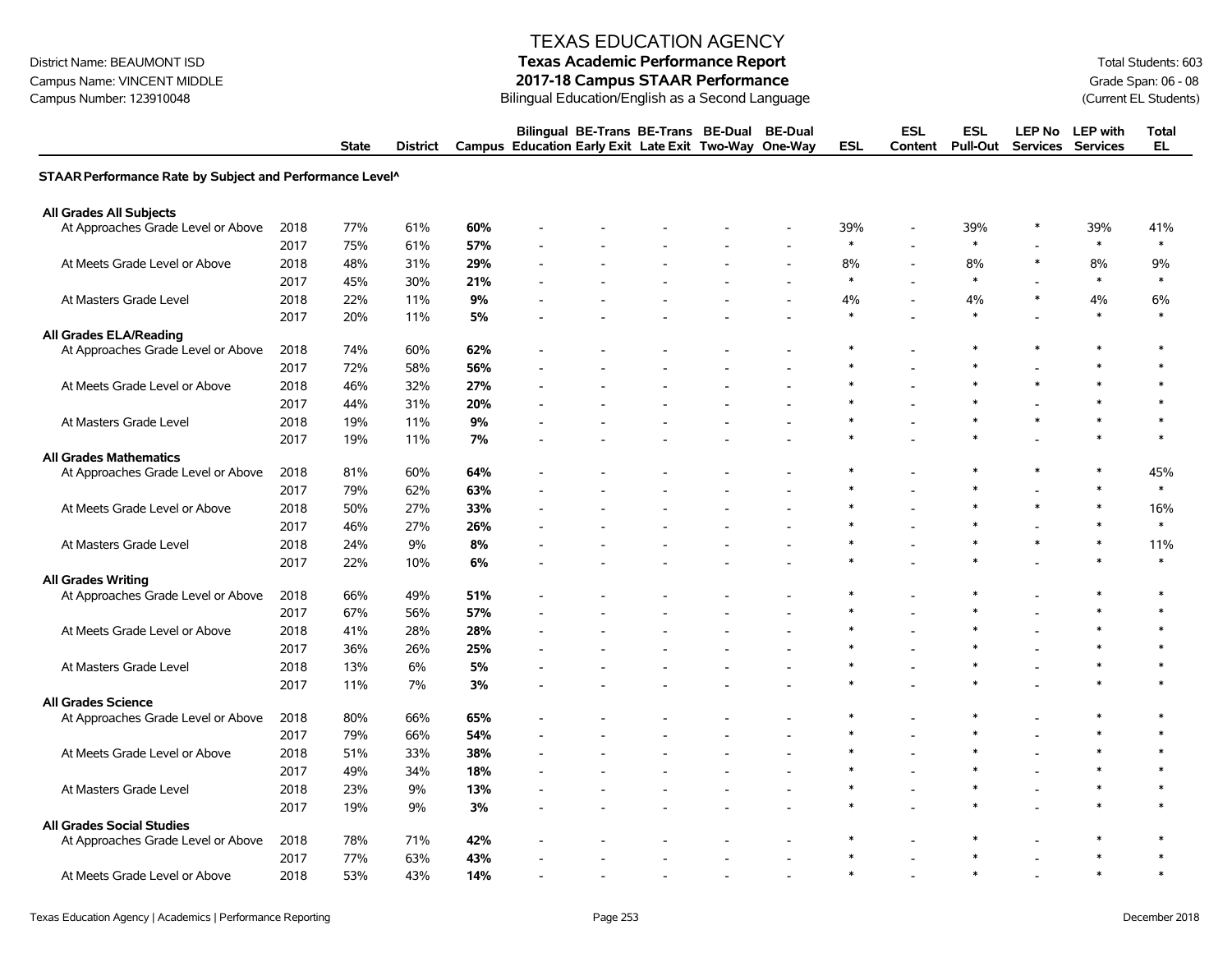# Campus Name: VINCENT MIDDLE **2017-18 Campus STAAR Performance**<br>Campus Number: 123910048 Campus Campus Number: 123910048 Campus State Students)

#### TEXAS EDUCATION AGENCY

# District Name: BEAUMONT ISD **Texas Academic Performance Report Texas Academic Performance Report** Total Students: 603

Bilingual Education/English as a Second Language

|                                                |      |              |                 |     | Bilingual BE-Trans BE-Trans BE-Dual                   |                          |                          | <b>BE-Dual</b>           |            | <b>ESL</b>               | ESL             | <b>LEP No</b>            | <b>LEP</b> with | Total |
|------------------------------------------------|------|--------------|-----------------|-----|-------------------------------------------------------|--------------------------|--------------------------|--------------------------|------------|--------------------------|-----------------|--------------------------|-----------------|-------|
|                                                |      | <b>State</b> | <b>District</b> |     | Campus Education Early Exit Late Exit Two-Way One-Way |                          |                          |                          | <b>ESL</b> | Content                  | <b>Pull-Out</b> | <b>Services</b>          | <b>Services</b> | EL    |
|                                                | 2017 | 49%          | 35%             | 10% |                                                       |                          |                          |                          | $\star$    |                          |                 |                          |                 |       |
| At Masters Grade Level                         | 2018 | 31%          | 22%             | 6%  | $\overline{\phantom{a}}$<br>$\overline{\phantom{a}}$  | $\overline{\phantom{a}}$ | $\overline{\phantom{a}}$ | $\overline{\phantom{0}}$ | $\ast$     | $\overline{\phantom{a}}$ | $\ast$          |                          | $\ast$          | ∗     |
|                                                | 2017 | 27%          | 18%             | 3%  | $\overline{\phantom{a}}$                              |                          |                          |                          | $\ast$     |                          | $\ast$          |                          | $\ast$          | ∗     |
| School Progress Domain - Academic Growth Score |      |              |                 |     |                                                       |                          |                          |                          |            |                          |                 |                          |                 |       |
| All Grades Both Subjects                       | 2018 | 69           | 62              | 67  | $\overline{\phantom{a}}$                              |                          |                          | $\overline{\phantom{a}}$ | 66         | $\overline{\phantom{a}}$ | 66              | ∗                        | 66              | 67    |
| All Grades ELA/Reading                         | 2018 | 69           | 64              | 63  | $\overline{\phantom{a}}$<br>$\overline{\phantom{a}}$  | $\overline{\phantom{a}}$ | $\overline{\phantom{a}}$ | $\overline{\phantom{a}}$ | 67         | $\overline{\phantom{a}}$ | 67              | $\ast$                   | 67              | 69    |
| All Grades Mathematics                         | 2018 | 70           | 61              | 70  | $\overline{\phantom{a}}$                              |                          |                          | $\overline{\phantom{a}}$ | 65         | $\overline{\phantom{a}}$ | 65              | $\ast$                   | 65              | 66    |
| Progress of Prior-Year Non-Proficient Students |      |              |                 |     |                                                       |                          |                          |                          |            |                          |                 |                          |                 |       |
| Sum of Grades 4-8                              |      |              |                 |     |                                                       |                          |                          |                          |            |                          |                 |                          |                 |       |
| Reading                                        | 2018 | 38%          | 28%             | 31% | $\overline{\phantom{a}}$                              |                          |                          | $\overline{\phantom{0}}$ | 35%        | $\sim$                   | 35%             | $\overline{\phantom{a}}$ | 35%             | 35%   |
|                                                | 2017 | 35%          | 25%             | 28% | $\overline{\phantom{a}}$<br>$\overline{\phantom{a}}$  | $\overline{\phantom{a}}$ | $\overline{\phantom{a}}$ | $\overline{\phantom{0}}$ | 24%        | $\sim$                   | 24%             | $\ast$                   | 24%             | 24%   |
| <b>Mathematics</b>                             | 2018 | 47%          | 30%             | 38% | $\overline{\phantom{a}}$                              |                          | $\overline{\phantom{a}}$ | $\overline{\phantom{a}}$ | 32%        | $\overline{\phantom{a}}$ | 32%             | $\sim$                   | 32%             | 32%   |
|                                                | 2017 | 43%          | 30%             | 39% | $\overline{\phantom{0}}$                              |                          | $\overline{\phantom{a}}$ | $\overline{\phantom{a}}$ | 33%        | $\overline{\phantom{a}}$ | 33%             | $\overline{\phantom{0}}$ | 33%             | 33%   |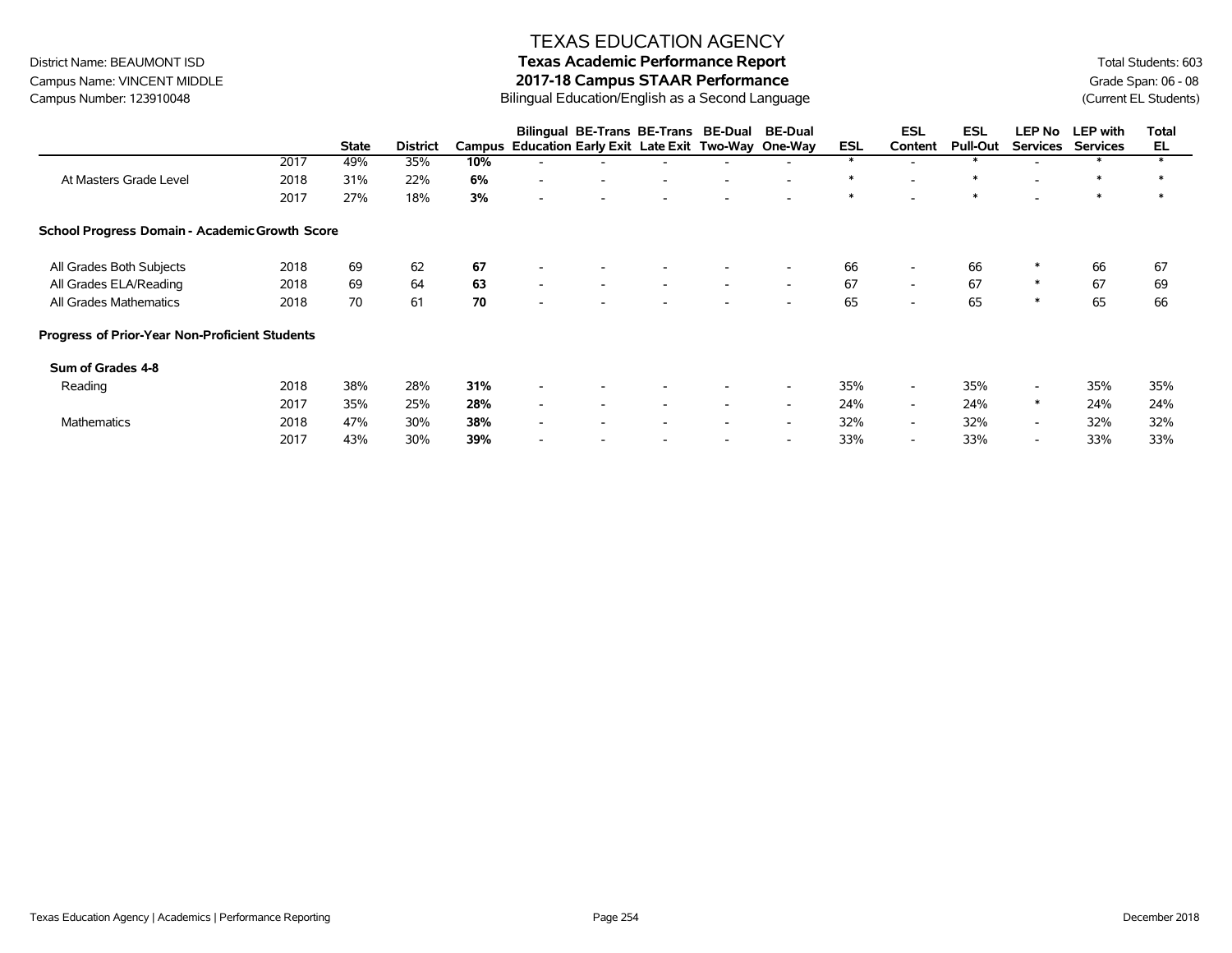### Campus Name: VINCENT MIDDLE **2017-18 Campus STAAR Participation**<br>Campus Number: 123910048 School Type: Middle Campus Number: 123910048

#### TEXAS EDUCATION AGENCY

|                                                              |              |                 |               |                |                 |            |              |             |                          | Two or       |                |               |             |
|--------------------------------------------------------------|--------------|-----------------|---------------|----------------|-----------------|------------|--------------|-------------|--------------------------|--------------|----------------|---------------|-------------|
|                                                              |              |                 |               | <b>African</b> |                 |            | American     |             | <b>Pacific</b>           | <b>More</b>  | <b>Special</b> | Econ          | EL          |
|                                                              | <b>State</b> | <b>District</b> | <b>Campus</b> | American       | <b>Hispanic</b> | White      | Indian       | Asian       | <b>Islander</b>          | Races        | Ed             | <b>Disadv</b> | (Current)   |
| 2018 STAAR Participation                                     |              |                 |               |                |                 |            |              |             |                          |              |                |               |             |
| (All Grades)                                                 |              |                 |               |                |                 |            |              |             |                          |              |                |               |             |
| <b>All Tests</b>                                             |              |                 |               |                |                 |            |              |             |                          |              |                |               |             |
| <b>Assessment Participant</b>                                | 99%          | 98%             | 100%          | 100%           | 99%             | 99%        | 100%         | 100%        |                          | 100%         | 100%           | 100%          | 100%        |
| Included in Accountability<br>Not Included in Accountability | 94%          | 94%             | 92%           | 93%            | 97%             | 86%        | 100%         | 88%         |                          | 87%          | 91%            | 93%           | 97%         |
| Mobile                                                       | 4%           | 4%              | 7%            | 7%             | 2%              | 13%        | 0%           | 12%         | $\overline{\phantom{a}}$ | 13%          | 9%             | 7%            | 0%          |
| <b>Other Exclusions</b>                                      | 1%           | 1%              | 0%            | 0%             | 1%              | 0%         | 0%           | 0%          |                          | 0%           | 0%             | 0%            | 3%          |
| Not Tested                                                   | 1%           | 2%              | 0%            | 0%             | 1%              | 1%         | 0%           | 0%          | $\overline{\phantom{a}}$ | 0%           | $0\%$          | 0%            | 0%          |
| Absent                                                       | 1%           | 2%              | 0%            | 0%             | 1%              | 1%         | 0%           | 0%          |                          | 0%           | 0%             | 0%            | 0%          |
| Other                                                        | 0%           | 0%              | 0%            | 0%             | 0%              | 0%         | 0%           | 0%          | $\overline{\phantom{0}}$ | 0%           | 0%             | 0%            | 0%          |
| 2017 STAAR Participation<br>(All Grades)                     |              |                 |               |                |                 |            |              |             |                          |              |                |               |             |
| <b>All Tests</b>                                             |              |                 |               |                |                 |            |              |             |                          |              |                |               |             |
| Assessment Participant<br>Included in Accountability         | 99%<br>94%   | 99%<br>94%      | 100%<br>93%   | 100%<br>93%    | 100%<br>92%     | 99%<br>94% | 100%<br>100% | 100%<br>91% |                          | 100%<br>100% | 99%<br>88%     | 100%<br>93%   | 100%<br>84% |
| Not Included in Accountability                               |              |                 |               |                |                 |            |              |             |                          |              |                |               |             |
| Mobile                                                       | 4%           | 4%              | 6%            | 6%             | 5%              | 6%         | 0%           | 3%          | $\overline{\phantom{0}}$ | 0%           | 9%             | 6%            | 7%          |
| Other Exclusions                                             | $1\%$        | 1%              | 1%            | 0%             | 3%              | 0%         | 0%           | 6%          |                          | 0%           | $1\%$          | 1%            | 9%          |
| Not Tested                                                   | 1%           | 1%              | 0%            | 0%             | 0%              | 1%         | 0%           | 0%          | $\overline{\phantom{a}}$ | 0%           | $1\%$          | 0%            | 0%          |
| Absent                                                       | 1%           | 1%              | 0%            | 0%             | 0%              | $1\%$      | 0%           | 0%          | $\overline{\phantom{a}}$ | 0%           | $1\%$          | 0%            | 0%          |
| Other                                                        | 0%           | 0%              | 0%            | 0%             | 0%              | 0%         | 0%           | 0%          | $\sim$                   | 0%           | 0%             | 0%            | 0%          |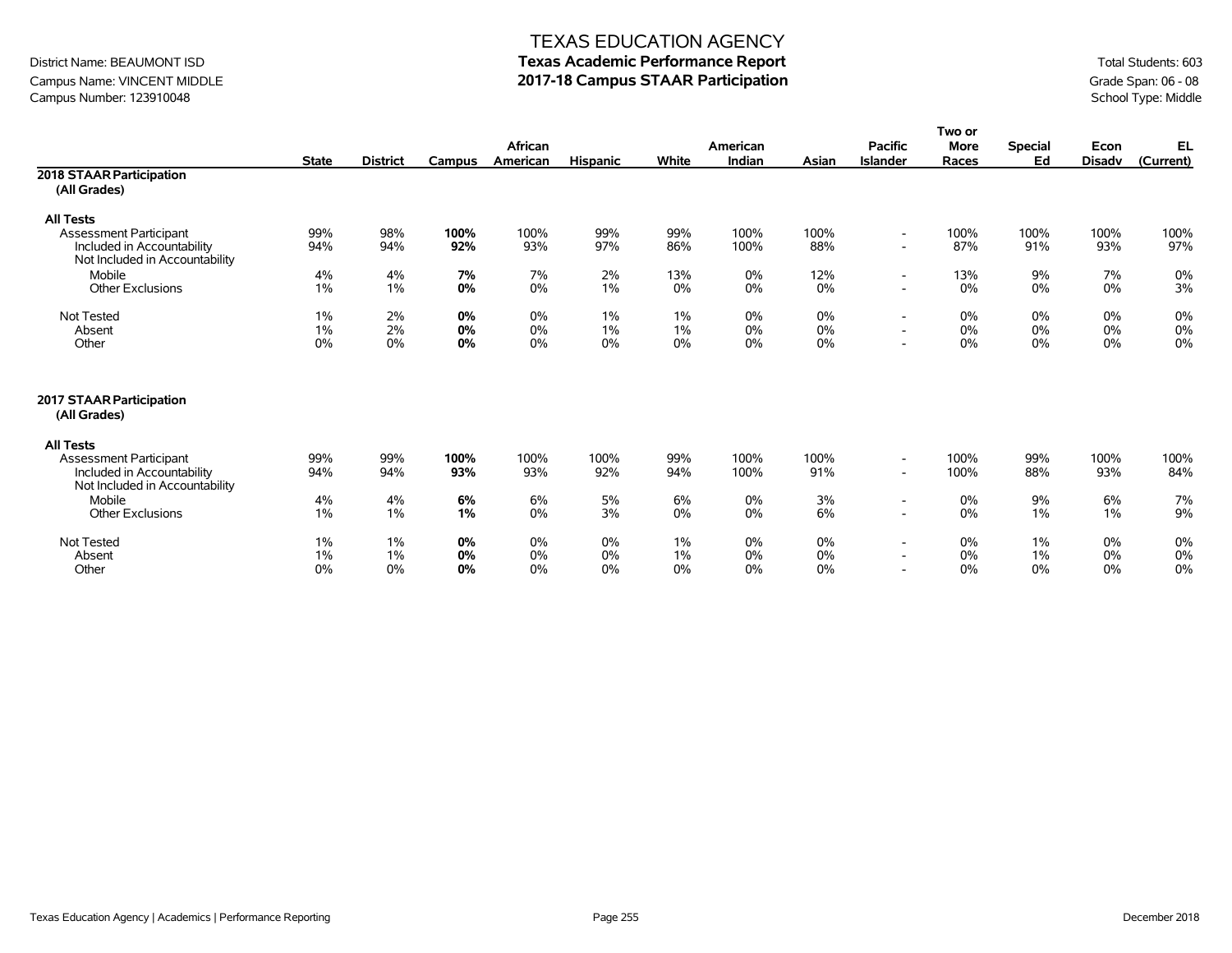Campus Name: VINCENT MIDDLE **2017-18 Campus Attendance, Graduation, and Dropout Rates** Grade Span: 06 - 08 Grade Span: 06 - 08 Campus Attendance, Graduation, and Dropout Rates Campus Number: 123910048 School Type: Middle Campus Number: 123910048

## District Name: BEAUMONT ISD **Texas Academic Performance Report Texas Academic Performance Report** Total Students: 603

**Two or**

|                                                              |              |                 |        |                          |                 |       |                    |       |                                   | I WU UI              |                      |                          |                          |
|--------------------------------------------------------------|--------------|-----------------|--------|--------------------------|-----------------|-------|--------------------|-------|-----------------------------------|----------------------|----------------------|--------------------------|--------------------------|
|                                                              | <b>State</b> | <b>District</b> | Campus | African<br>American      | <b>Hispanic</b> | White | American<br>Indian | Asian | <b>Pacific</b><br><b>Islander</b> | <b>More</b><br>Races | <b>Special</b><br>Ed | Econ<br><b>Disadv</b>    | EL<br>(Current)          |
| <b>Attendance Rate</b>                                       |              |                 |        |                          |                 |       |                    |       |                                   |                      |                      |                          |                          |
| 2016-17                                                      | 95.7%        | 94.2%           | 95.3%  | 95.3%                    | 96.4%           | 93.0% | $\ast$             | 96.6% |                                   | 90.8%                | 94.1%                | 94.9%                    | 97.1%                    |
| 2015-16                                                      | 95.8%        | 94.3%           | 95.3%  | 95.2%                    | 95.5%           | 94.3% | $\ast$             | 97.3% | $\sim$                            | 95.2%                | 93.6%                | 94.9%                    | 95.0%                    |
| Annual Dropout Rate (Gr 7-8)                                 |              |                 |        |                          |                 |       |                    |       |                                   |                      |                      |                          |                          |
| 2016-17                                                      | 0.3%         | 1.4%            | 1.1%   | 0.8%                     | 1.0%            | 0.0%  | $\ast$             | 6.3%  | $\overline{\phantom{a}}$          | 20.0%                | 1.8%                 | 0.9%                     | 0.0%                     |
| 2015-16                                                      | 0.4%         | 0.6%            | 0.6%   | 0.4%                     | 0.9%            | 0.0%  |                    | 6.3%  | $\sim$                            | 0.0%                 | $0.0\%$              | 0.9%                     | 4.2%                     |
| Annual Dropout Rate (Gr 9-12)                                |              |                 |        |                          |                 |       |                    |       |                                   |                      |                      |                          |                          |
| 2016-17                                                      | 1.9%         | 3.9%            |        |                          |                 |       |                    |       |                                   |                      |                      |                          |                          |
| 2015-16                                                      | 2.0%         | 3.5%            |        |                          |                 |       |                    |       |                                   |                      |                      |                          |                          |
| 4-Year Longitudinal Rate (Gr 9-12)<br>Class of 2017          |              |                 |        |                          |                 |       |                    |       |                                   |                      |                      |                          |                          |
| Graduated                                                    | 89.7%        | 86.9%           |        |                          |                 |       |                    |       |                                   |                      |                      |                          |                          |
| <b>Received TxCHSE</b>                                       | 0.4%         | 0.4%            |        |                          |                 |       |                    |       |                                   |                      |                      |                          |                          |
| Continued HS                                                 | 4.0%         | 2.5%            |        |                          |                 |       |                    |       |                                   |                      |                      |                          |                          |
| Dropped Out                                                  | 5.9%         | 10.2%           |        |                          |                 |       |                    |       |                                   |                      |                      |                          |                          |
| Graduates and TxCHSE                                         | 90.1%        | 87.3%           |        |                          |                 |       |                    |       |                                   |                      |                      |                          |                          |
| Graduates, TxCHSE,                                           |              |                 |        |                          |                 |       |                    |       |                                   |                      |                      |                          |                          |
| and Continuers<br>Class of 2016                              | 94.1%        | 89.8%           |        |                          |                 |       |                    |       |                                   |                      |                      |                          |                          |
| Graduated                                                    | 89.1%        | 85.2%           |        |                          |                 |       |                    |       |                                   |                      |                      |                          |                          |
| Received TxCHSE                                              | 0.5%         | 0.4%            |        |                          |                 |       |                    |       |                                   |                      |                      |                          |                          |
|                                                              |              |                 |        |                          |                 |       |                    |       |                                   |                      |                      |                          |                          |
| Continued HS                                                 | 4.2%         | 2.9%            |        |                          |                 |       |                    |       |                                   |                      |                      |                          |                          |
| Dropped Out                                                  | 6.2%         | 11.5%           |        |                          |                 |       |                    |       |                                   |                      |                      |                          |                          |
| Graduates and TxCHSE<br>Graduates, TxCHSE,                   | 89.6%        | 85.6%           |        |                          |                 |       |                    |       |                                   |                      |                      |                          |                          |
| and Continuers                                               | 93.8%        | 88.5%           |        |                          |                 |       |                    |       |                                   |                      |                      |                          |                          |
| 5-Year Extended Longitudinal Rate (Gr 9-12)<br>Class of 2016 |              |                 |        |                          |                 |       |                    |       |                                   |                      |                      |                          |                          |
| Graduated                                                    | 91.6%        | 86.8%           |        |                          |                 |       |                    |       |                                   |                      |                      |                          |                          |
| <b>Received TxCHSE</b>                                       | 0.7%         | 0.6%            |        |                          |                 |       |                    |       |                                   |                      |                      |                          |                          |
| Continued HS                                                 | 1.2%         | 0.7%            |        |                          |                 |       |                    |       |                                   |                      |                      |                          |                          |
| Dropped Out                                                  | 6.6%         | 11.9%           |        | $\overline{\phantom{a}}$ |                 |       |                    |       |                                   |                      |                      | $\overline{a}$           |                          |
| Graduates and TxCHSE<br>Graduates, TxCHSE,                   | 92.2%        | 87.4%           |        |                          |                 |       |                    |       |                                   |                      |                      |                          |                          |
| and Continuers                                               | 93.4%        | 88.1%           |        |                          |                 |       |                    |       |                                   |                      |                      |                          | $\sim$                   |
| Class of 2015                                                |              |                 |        |                          |                 |       |                    |       |                                   |                      |                      |                          |                          |
| Graduated                                                    | 91.3%        | 89.6%           |        |                          |                 |       |                    |       |                                   |                      |                      | $\overline{a}$           |                          |
| <b>Received TxCHSE</b>                                       | 0.8%         | 0.2%            |        |                          |                 |       |                    |       |                                   |                      |                      |                          |                          |
| Continued HS                                                 | 1.2%         | 0.6%            |        |                          |                 |       |                    |       |                                   |                      |                      |                          |                          |
| Dropped Out                                                  | 6.7%         | 9.7%            |        |                          |                 |       |                    |       |                                   |                      |                      | $\overline{\phantom{a}}$ |                          |
| Graduates and TxCHSE<br>Graduates, TxCHSE,                   | 92.1%        | 89.8%           |        |                          |                 |       |                    |       |                                   |                      |                      |                          | $\overline{\phantom{a}}$ |
| and Continuers                                               | 93.3%        | 90.3%           |        |                          |                 |       |                    |       |                                   |                      |                      |                          |                          |
| 6-Year Extended Longitudinal Rate (Gr 9-12)                  |              |                 |        |                          |                 |       |                    |       |                                   |                      |                      |                          |                          |
| Class of 2015                                                |              |                 |        |                          |                 |       |                    |       |                                   |                      |                      |                          |                          |
| Graduated                                                    | 91.8%        | 89.7%           |        |                          |                 |       |                    |       |                                   |                      |                      |                          |                          |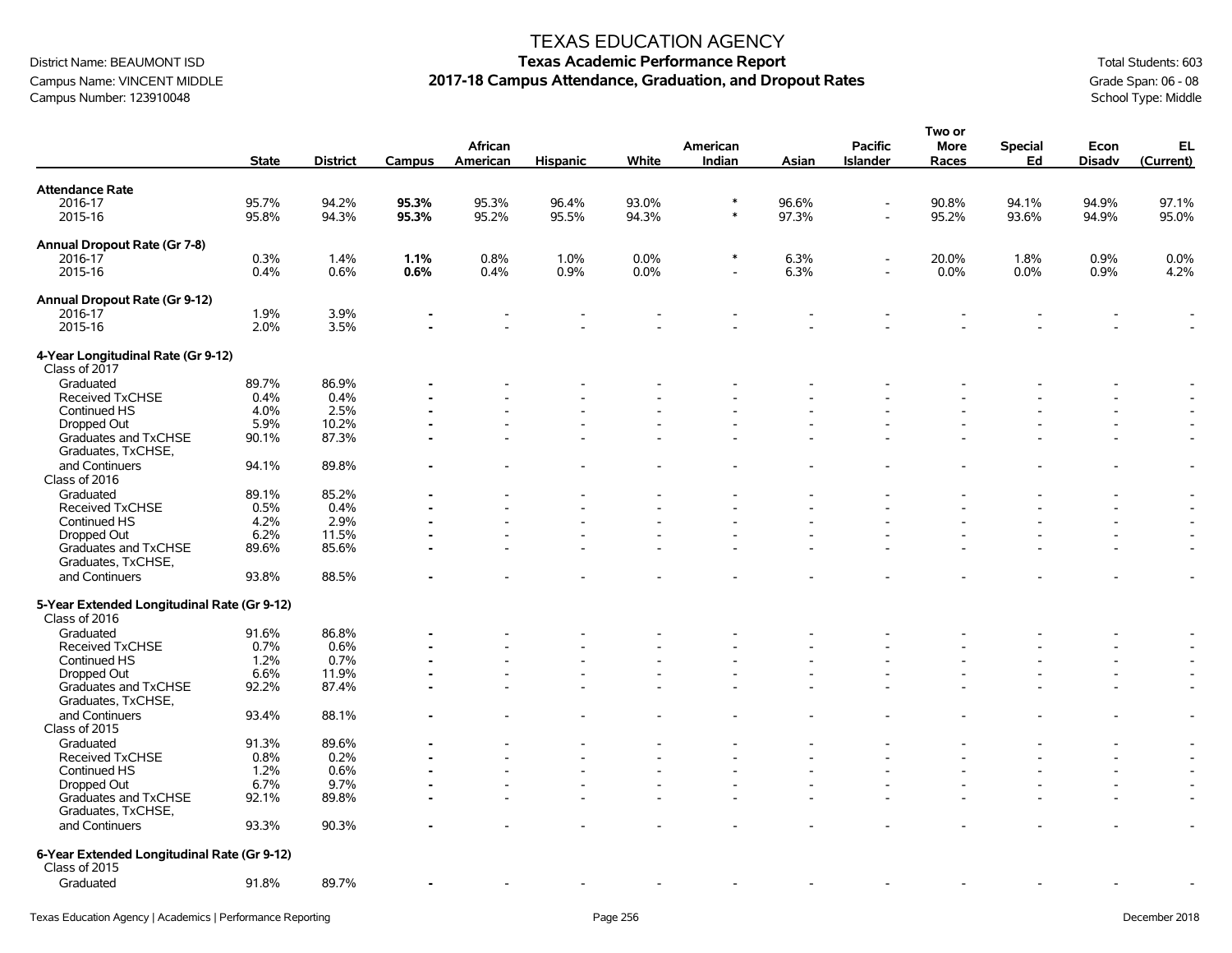### Campus Name: VINCENT MIDDLE **2017-18 Campus Attendance, Graduation, and Dropout Rates** Grade Span: 06 - 08 Grade Span: 06 - 08 Campus Attendance, Graduation, and Dropout Rates Campus Number: 123910048 School Type: Middle Campus Number: 123910048

#### TEXAS EDUCATION AGENCY

|                                                             |              |                 |               |          |                 |       |          |       |                 | Two or      |                          |               |           |
|-------------------------------------------------------------|--------------|-----------------|---------------|----------|-----------------|-------|----------|-------|-----------------|-------------|--------------------------|---------------|-----------|
|                                                             |              |                 |               | African  |                 |       | American |       | <b>Pacific</b>  | <b>More</b> | <b>Special</b>           | Econ          | EL        |
|                                                             | <b>State</b> | <b>District</b> | <b>Campus</b> | American | <b>Hispanic</b> | White | Indian   | Asian | <b>Islander</b> | Races       | Ed                       | <b>Disadv</b> | (Current) |
| <b>Received TxCHSE</b>                                      | 1.0%         | 0.3%            |               |          |                 |       |          |       |                 |             | $\overline{\phantom{a}}$ |               |           |
| Continued HS                                                | 0.6%         | 0.4%            |               |          |                 |       |          |       |                 |             |                          |               |           |
| Dropped Out                                                 | 6.7%         | 9.6%            |               |          |                 |       |          |       |                 |             |                          |               |           |
| Graduates and TxCHSE                                        | 92.8%        | 90.0%           |               |          |                 |       |          |       |                 |             |                          |               |           |
| Graduates, TxCHSE,                                          |              |                 |               |          |                 |       |          |       |                 |             |                          |               |           |
| and Continuers                                              | 93.3%        | 90.4%           |               |          |                 |       |          |       |                 |             |                          |               |           |
| Class of 2014                                               |              |                 |               |          |                 |       |          |       |                 |             |                          |               |           |
| Graduated                                                   | 90.9%        | 88.1%           |               |          |                 |       |          |       |                 |             |                          |               |           |
| <b>Received TxCHSE</b>                                      | 1.2%         | 0.8%            |               |          |                 |       |          |       |                 |             |                          |               |           |
| Continued HS                                                | 0.6%         | 0.6%            |               |          |                 |       |          |       |                 |             |                          |               |           |
| Dropped Out                                                 | 7.2%         | 10.5%           |               |          |                 |       |          |       |                 |             |                          |               |           |
| Graduates and TxCHSE                                        | 92.2%        | 88.9%           |               |          |                 |       |          |       |                 |             |                          |               |           |
|                                                             |              |                 |               |          |                 |       |          |       |                 |             |                          |               |           |
| Graduates, TxCHSE,                                          |              |                 |               |          |                 |       |          |       |                 |             |                          |               |           |
| and Continuers                                              | 92.8%        | 89.5%           |               |          |                 |       |          |       |                 |             |                          |               |           |
|                                                             |              |                 |               |          |                 |       |          |       |                 |             |                          |               |           |
| 4-Year Federal Graduation Rate Without Exclusions (Gr 9-12) |              |                 |               |          |                 |       |          |       |                 |             |                          |               |           |
| Class of 2017                                               | 89.7%        | 84.6%           |               |          |                 |       |          |       |                 |             |                          |               |           |
| Class of 2016                                               | 89.1%        | 83.3%           |               |          |                 |       |          |       |                 |             |                          |               |           |
|                                                             |              |                 |               |          |                 |       |          |       |                 |             |                          |               |           |
| RHSP/DAP Graduates (Longitudinal Rate)                      |              |                 |               |          |                 |       |          |       |                 |             |                          |               |           |
| Class of 2017                                               | 88.5%        | 86.8%           |               |          |                 |       |          |       |                 |             |                          |               |           |
| Class of 2016                                               | 87.4%        | 83.5%           |               |          |                 |       |          |       |                 |             |                          |               |           |
|                                                             |              |                 |               |          |                 |       |          |       |                 |             |                          |               |           |
| FHSP-E Graduates (Longitudinal Rate)                        |              |                 |               |          |                 |       |          |       |                 |             |                          |               |           |
| Class of 2017                                               | 6.0%         | 1.6%            |               |          |                 |       |          |       |                 |             |                          |               |           |
| Class of 2016                                               | 5.5%         | 25.9%           |               |          |                 |       |          |       |                 |             |                          |               |           |
|                                                             |              |                 |               |          |                 |       |          |       |                 |             |                          |               |           |
| FHSP-DLA Graduates (Longitudinal Rate)                      |              |                 |               |          |                 |       |          |       |                 |             |                          |               |           |
| Class of 2017                                               | 60.8%        | 0.0%            |               |          |                 |       |          |       |                 |             |                          |               |           |
| Class of 2016                                               | 54.0%        | 0.0%            |               |          |                 |       |          |       |                 |             |                          |               |           |
|                                                             |              |                 |               |          |                 |       |          |       |                 |             |                          |               |           |
| RHSP/DAP/FHSP-E/FHSP-DLA Graduates (Longitudinal Rate)      |              |                 |               |          |                 |       |          |       |                 |             |                          |               |           |
| Class of 2017                                               | 85.9%        | 76.1%           |               |          |                 |       |          |       |                 |             |                          |               |           |
| Class of 2016                                               | 85.1%        | 78.7%           |               |          |                 |       |          |       |                 |             |                          |               |           |
|                                                             |              |                 |               |          |                 |       |          |       |                 |             |                          |               |           |
| <b>RHSP/DAP Graduates (Annual Rate)</b>                     |              |                 |               |          |                 |       |          |       |                 |             |                          |               |           |
| 2016-17                                                     | 87.2%        | 85.0%           |               |          |                 |       |          |       |                 |             |                          |               |           |
| 2015-16                                                     | 85.6%        | 81.2%           |               |          |                 |       |          |       |                 |             |                          |               |           |
|                                                             |              |                 |               |          |                 |       |          |       |                 |             |                          |               |           |
| FHSP-E Graduates (Annual Rate)                              |              |                 |               |          |                 |       |          |       |                 |             |                          |               |           |
| 2016-17                                                     | 7.2%         | 2.9%            |               |          |                 |       |          |       |                 |             |                          |               |           |
| 2015-16                                                     | 5.6%         | 26.5%           |               |          |                 |       |          |       |                 |             |                          |               |           |
|                                                             |              |                 |               |          |                 |       |          |       |                 |             |                          |               |           |
|                                                             |              |                 |               |          |                 |       |          |       |                 |             |                          |               |           |
| FHSP-DLA Graduates (Annual Rate)                            |              |                 |               |          |                 |       |          |       |                 |             |                          |               |           |
| 2016-17                                                     | 56.5%        | 0.0%            |               |          |                 |       |          |       |                 |             |                          |               |           |
| 2015-16                                                     | 51.9%        | 0.0%            |               |          |                 |       |          |       |                 |             |                          |               |           |
|                                                             |              |                 |               |          |                 |       |          |       |                 |             |                          |               |           |
| RHSP/DAP/FHSP-E/FHSP-DLA Graduates (Annual Rate)            |              |                 |               |          |                 |       |          |       |                 |             |                          |               |           |
| 2016-17                                                     | 84.0%        | 74.2%           |               |          |                 |       |          |       |                 |             |                          |               |           |
| 2015-16                                                     | 83.3%        | 76.8%           |               |          |                 |       |          |       |                 |             |                          |               |           |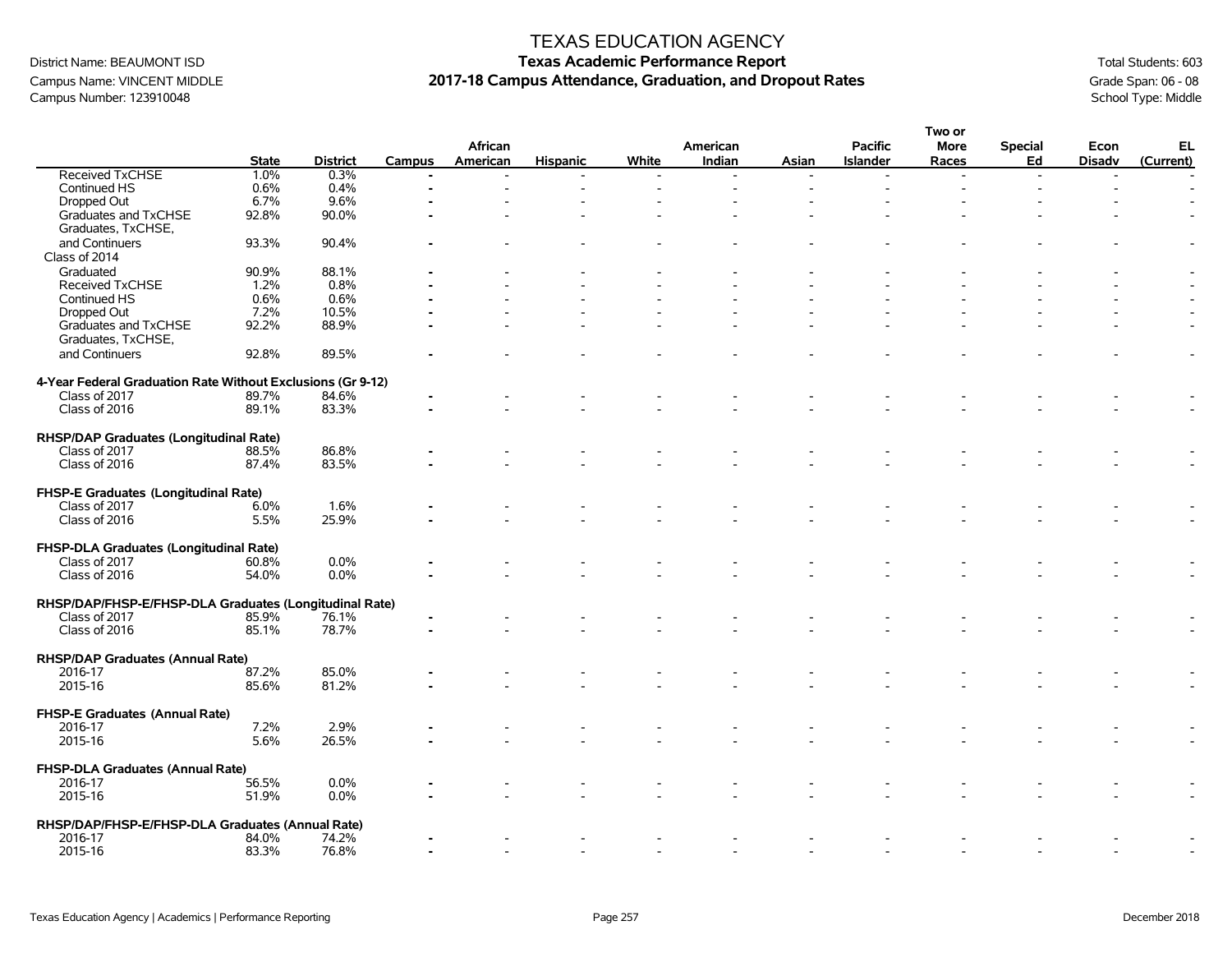### Campus Name: VINCENT MIDDLE **2017-18 Campus Graduation Profile** Campus Graduation Profile<br>Campus Number: 123910048<br>School Type: Middle Campus Number: 123910048

|                                                            | Campus | Campus  | <b>District</b> | <b>State</b> |
|------------------------------------------------------------|--------|---------|-----------------|--------------|
|                                                            | Count  | Percent | Count           | Count        |
| Graduates (2016-17 Annual Graduates)                       |        |         |                 |              |
| <b>Total Graduates</b>                                     |        |         | 1,040           | 334,424      |
| By Ethnicity:                                              |        |         |                 |              |
| African American                                           |        |         | 630             | 42,132       |
| Hispanic                                                   |        |         | 207             | 164,446      |
| White                                                      |        |         | 144             | 105,748      |
| American Indian                                            |        |         |                 | 1,254        |
| Asian                                                      |        |         | 37              | 14,036       |
| Pacific Islander                                           |        |         |                 | 525          |
| Two or More Races                                          |        |         | 18              | 6,283        |
| By Graduation Type:                                        |        |         |                 |              |
| Minimum H.S. Program                                       |        |         | 136             | 37,072       |
| Recommended H.S. Program/Distinguished Achievement Program |        |         | 768             | 252,091      |
| Foundation H.S. Program (No Endorsement)                   |        |         | 132             | 16,650       |
| Foundation H.S. Program (Endorsement)                      |        |         | 4               | 3,212        |
| Foundation H.S. Program (DLA)                              |        |         | 0               | 25,399       |
| <b>Special Education Graduates</b>                         |        |         | 68              | 25,105       |
| Economically Disadvantaged Graduates                       |        |         | 680             | 159,476      |
| <b>LEP Graduates</b>                                       |        |         | 24              | 17,579       |
| <b>At-Risk Graduates</b>                                   |        |         | 341             | 132,112      |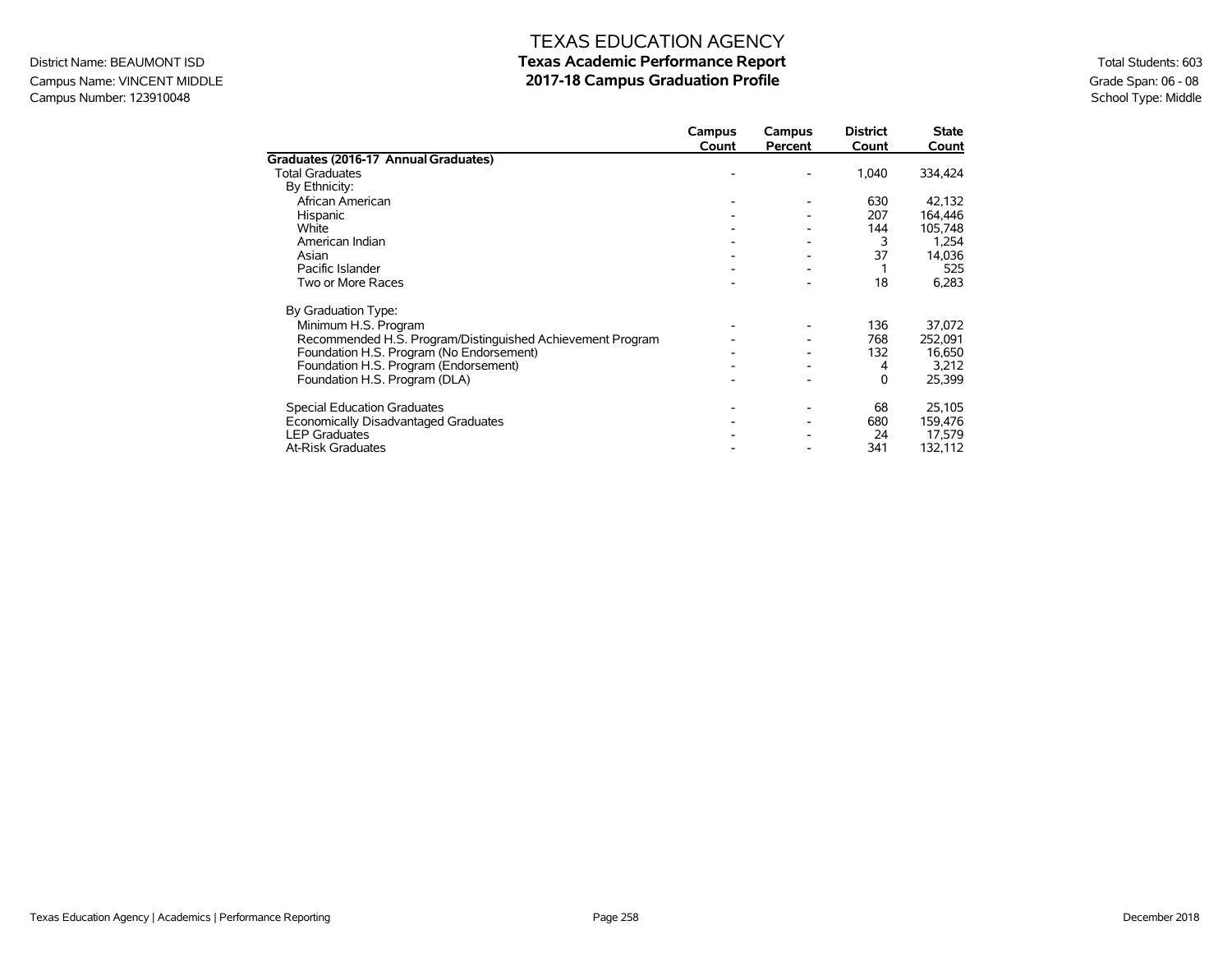### Campus Name: VINCENT MIDDLE **2017-18 Campus College, Career, and Military Readiness (CCMR)** Grade Span: 06 - 08<br>Campus Number: 123910048<br>School Type: Middle Campus Number: 123910048

#### TEXAS EDUCATION AGENCY

|                                                                                                                                |              |                 |        |          |                 |       |          |       |                 | Two or |                |               |           |
|--------------------------------------------------------------------------------------------------------------------------------|--------------|-----------------|--------|----------|-----------------|-------|----------|-------|-----------------|--------|----------------|---------------|-----------|
|                                                                                                                                |              |                 |        | African  |                 |       | American |       | <b>Pacific</b>  | More   | <b>Special</b> | Econ          | EL        |
|                                                                                                                                | <b>State</b> | <b>District</b> | Campus | American | <b>Hispanic</b> | White | Indian   | Asian | <b>Islander</b> | Races  | Ed             | <b>Disadv</b> | (Current) |
| College, Career, and Military Ready Graduates (Student Achievement)                                                            |              |                 |        |          |                 |       |          |       |                 |        |                |               |           |
| College, Career, and Military Ready (Annual Graduates)                                                                         |              |                 |        |          |                 |       |          |       |                 |        |                |               |           |
| 2016-17                                                                                                                        | 54.2%        | 38.2%           |        |          |                 |       |          |       |                 |        |                |               |           |
|                                                                                                                                |              |                 |        |          |                 |       |          |       |                 |        |                |               |           |
|                                                                                                                                |              |                 |        |          |                 |       |          |       |                 |        |                |               |           |
| <b>College Ready Graduates</b>                                                                                                 |              |                 |        |          |                 |       |          |       |                 |        |                |               |           |
| College Ready (Annual Graduates)<br>2016-17                                                                                    | 47.0%        | 27.5%           |        |          |                 |       |          |       |                 |        |                |               |           |
|                                                                                                                                |              |                 |        |          |                 |       |          |       |                 |        |                |               |           |
| TSI Criteria Graduates (Annual Graduates)                                                                                      |              |                 |        |          |                 |       |          |       |                 |        |                |               |           |
| English Language Arts                                                                                                          |              |                 |        |          |                 |       |          |       |                 |        |                |               |           |
| 2016-17                                                                                                                        | 53.2%        | 40.6%           |        |          |                 |       |          |       |                 |        |                |               |           |
| Mathematics                                                                                                                    |              |                 |        |          |                 |       |          |       |                 |        |                |               |           |
| 2016-17                                                                                                                        | 42.0%        | 26.4%           |        |          |                 |       |          |       |                 |        |                |               |           |
| <b>Both Subjects</b>                                                                                                           |              |                 |        |          |                 |       |          |       |                 |        |                |               |           |
| 2016-17                                                                                                                        | 37.8%        | 23.6%           |        |          |                 |       |          |       |                 |        |                |               |           |
|                                                                                                                                |              |                 |        |          |                 |       |          |       |                 |        |                |               |           |
| Completion of Either Nine or More Hours of Dual Credit in Any Subject or Three or More Hours of ELA or Math (Annual Graduates) |              |                 |        |          |                 |       |          |       |                 |        |                |               |           |
| Any Subject                                                                                                                    |              |                 |        |          |                 |       |          |       |                 |        |                |               |           |
| 2016-17                                                                                                                        | 19.9%        | 9.6%            |        |          |                 |       |          |       |                 |        |                |               |           |
| AP/IB Met Criteria in Any Subject (Annual Graduates)                                                                           |              |                 |        |          |                 |       |          |       |                 |        |                |               |           |
| Any Subject                                                                                                                    |              |                 |        |          |                 |       |          |       |                 |        |                |               |           |
| 2016-17                                                                                                                        | 20.1%        | 7.1%            |        |          |                 |       |          |       |                 |        |                |               |           |
|                                                                                                                                |              |                 |        |          |                 |       |          |       |                 |        |                |               |           |
| Associate's Degree                                                                                                             |              |                 |        |          |                 |       |          |       |                 |        |                |               |           |
| Associate's Degree (Annual Graduates)                                                                                          |              |                 |        |          |                 |       |          |       |                 |        |                |               |           |
| 2016-17                                                                                                                        | 0.8%         | 0.0%            |        |          |                 |       |          |       |                 |        |                |               |           |
|                                                                                                                                |              |                 |        |          |                 |       |          |       |                 |        |                |               |           |
|                                                                                                                                |              |                 |        |          |                 |       |          |       |                 |        |                |               |           |
| <b>Career/Military Ready Graduates</b>                                                                                         |              |                 |        |          |                 |       |          |       |                 |        |                |               |           |
| Career or Military Ready (Annual Graduates)                                                                                    |              |                 |        |          |                 |       |          |       |                 |        |                |               |           |
| 2016-17                                                                                                                        | 13.2%        | 16.1%           |        |          |                 |       |          |       |                 |        |                |               |           |
|                                                                                                                                |              |                 |        |          |                 |       |          |       |                 |        |                |               |           |
| Approved Industry-based Certification (Annual Graduates)<br>2016-17                                                            | 2.7%         | 0.0%            |        |          |                 |       |          |       |                 |        |                |               |           |
|                                                                                                                                |              |                 |        |          |                 |       |          |       |                 |        |                |               |           |
| Graduate with Completed IEP and Workforce Readiness (Annual Graduates)                                                         |              |                 |        |          |                 |       |          |       |                 |        |                |               |           |
| 2016-17                                                                                                                        | 1.0%         | 0.2%            |        |          |                 |       |          |       |                 |        |                |               |           |
|                                                                                                                                |              |                 |        |          |                 |       |          |       |                 |        |                |               |           |
| CTE Coherent Sequence Coursework Aligned with Industry-Based Certifications (Annual Graduates)                                 |              |                 |        |          |                 |       |          |       |                 |        |                |               |           |
| 2016-17                                                                                                                        | $17.3\%$     | 31.4%           |        |          |                 |       |          |       |                 |        |                |               |           |
|                                                                                                                                |              |                 |        |          |                 |       |          |       |                 |        |                |               |           |
| U.S. Armed Forces Enlistment (Annual Graduates)<br>2016-17                                                                     | 2.2%         | 0.2%            |        |          |                 |       |          |       |                 |        |                |               |           |
|                                                                                                                                |              |                 |        |          |                 |       |          |       |                 |        |                |               |           |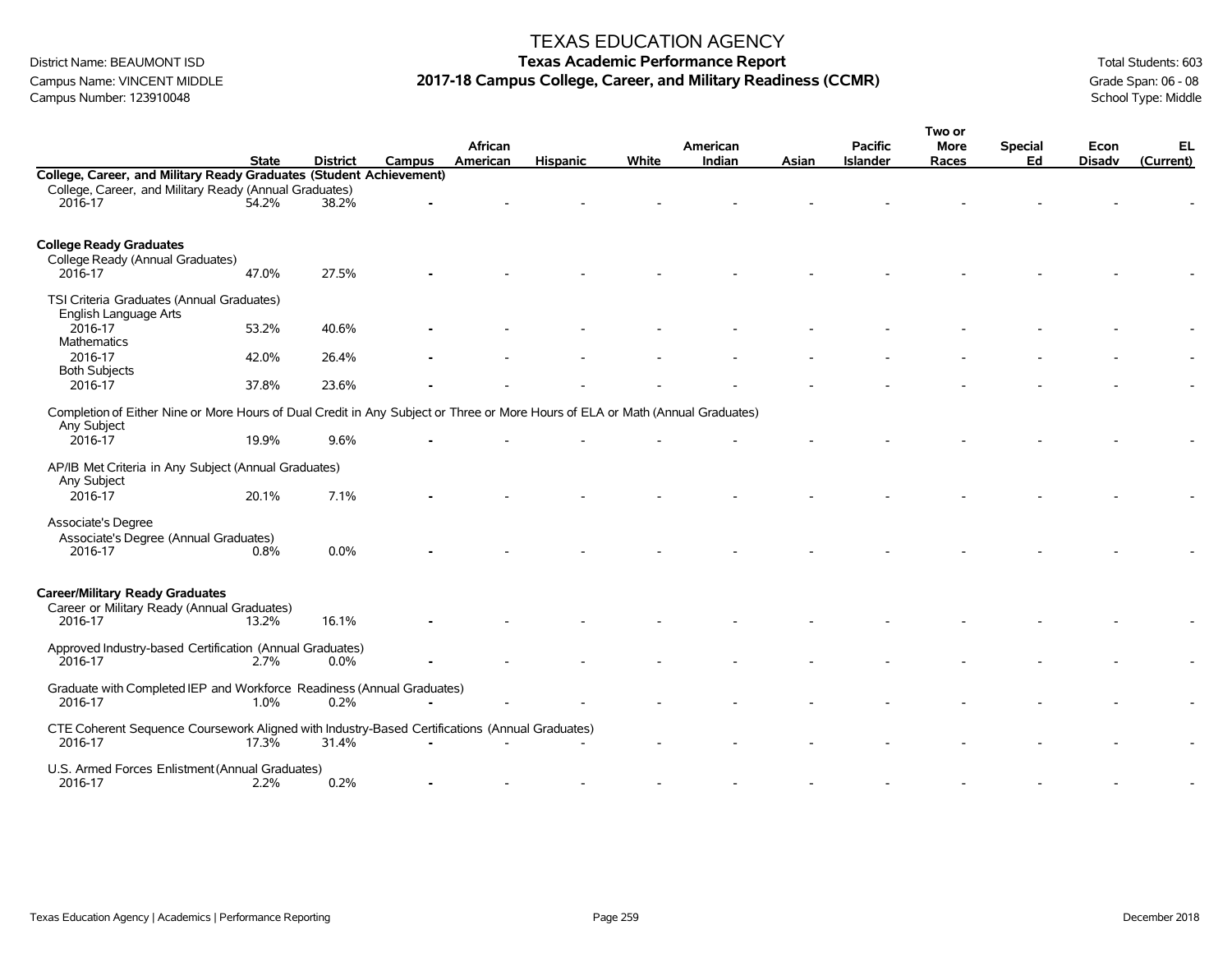### Campus Name: VINCENT MIDDLE **2017-18 Campus CCMR-related Indicators** Grade Span: 06 - 08<br>Campus Number: 123910048<br>School Type: Middle Campus Number: 123910048

### TEXAS EDUCATION AGENCY

|                                                                           |              |                 |        |          |                          |       |                          |       |                          | Two or      |                |                          |           |
|---------------------------------------------------------------------------|--------------|-----------------|--------|----------|--------------------------|-------|--------------------------|-------|--------------------------|-------------|----------------|--------------------------|-----------|
|                                                                           |              |                 |        | African  |                          |       | American                 |       | <b>Pacific</b>           | <b>More</b> | <b>Special</b> | Econ                     | EL        |
|                                                                           | <b>State</b> | <b>District</b> | Campus | American | <b>Hispanic</b>          | White | Indian                   | Asian | <b>Islander</b>          | Races       | Ed             | <b>Disadv</b>            | (Current) |
| TSIA Results (Examinees >= Criterion) (Annual Graduates)                  |              |                 |        |          |                          |       |                          |       |                          |             |                |                          |           |
| Reading                                                                   |              |                 |        |          |                          |       |                          |       |                          |             |                |                          |           |
| 2016-17                                                                   | 23.4%        | 9.8%            |        |          |                          |       |                          |       |                          |             |                |                          |           |
| 2015-16                                                                   | 22.6%        | 20.1%           |        |          |                          |       |                          |       |                          |             |                |                          |           |
| <b>Mathematics</b>                                                        |              |                 |        |          |                          |       |                          |       |                          |             |                |                          |           |
| 2016-17                                                                   | 19.8%        | 11.3%           |        |          |                          |       |                          |       |                          |             |                |                          |           |
| 2015-16                                                                   | 18.1%        | 14.1%           |        |          |                          |       |                          |       |                          |             |                |                          |           |
| <b>Both Subjects</b>                                                      |              |                 |        |          |                          |       |                          |       |                          |             |                |                          |           |
| 2016-17                                                                   | 12.9%        | 3.8%            |        |          |                          |       |                          |       |                          |             |                |                          |           |
|                                                                           |              |                 |        |          |                          |       |                          |       |                          |             |                |                          |           |
| <b>CTE Coherent Sequence (Annual Graduates)</b>                           |              |                 |        |          |                          |       |                          |       |                          |             |                |                          |           |
| 2016-17                                                                   | 50.5%        | 63.0%           |        |          |                          |       |                          |       |                          |             |                |                          |           |
| 2015-16                                                                   | 47.8%        | 43.3%           |        |          |                          |       |                          |       |                          |             |                |                          |           |
|                                                                           |              |                 |        |          |                          |       |                          |       |                          |             |                |                          |           |
| Completed and Received Credit for College Prep Courses (Annual Graduates) |              |                 |        |          |                          |       |                          |       |                          |             |                |                          |           |
|                                                                           |              |                 |        |          |                          |       |                          |       |                          |             |                |                          |           |
| English Language Arts                                                     |              |                 |        |          |                          |       |                          |       |                          |             |                |                          |           |
| 2016-17                                                                   | 0.8%         | 0.0%            |        |          |                          |       |                          |       |                          |             |                |                          |           |
| <b>Mathematics</b>                                                        |              |                 |        |          |                          |       |                          |       |                          |             |                |                          |           |
| 2016-17                                                                   | 1.4%         | 0.0%            |        |          |                          |       |                          |       |                          |             |                |                          |           |
| <b>Both Subjects</b>                                                      |              |                 |        |          |                          |       |                          |       |                          |             |                |                          |           |
| 2016-17                                                                   | 0.2%         | 0.0%            |        |          |                          |       |                          |       |                          |             |                |                          |           |
|                                                                           |              |                 |        |          |                          |       |                          |       |                          |             |                |                          |           |
| AP/IB Results (Participation) (Grades 11-12)                              |              |                 |        |          |                          |       |                          |       |                          |             |                |                          |           |
| All Subjects                                                              |              |                 |        |          |                          |       |                          |       |                          |             |                |                          |           |
| 2017                                                                      | 26.2%        | 5.9%            |        |          |                          |       |                          |       |                          |             | n/a            |                          | n/a       |
| 2016                                                                      | 25.5%        | 7.3%            |        |          |                          |       |                          |       |                          |             | n/a            |                          | n/a       |
| English Language Arts                                                     |              |                 |        |          |                          |       |                          |       |                          |             |                |                          |           |
| 2017                                                                      | 15.9%        | 2.5%            |        |          |                          |       |                          |       |                          |             |                |                          |           |
|                                                                           |              |                 |        |          |                          |       |                          |       |                          |             | n/a            |                          | n/a       |
| 2016                                                                      | 15.5%        | 3.8%            |        |          |                          |       |                          |       |                          |             | n/a            | $\overline{\phantom{a}}$ | n/a       |
| <b>Mathematics</b>                                                        |              |                 |        |          |                          |       |                          |       |                          |             |                |                          |           |
| 2017                                                                      | 7.2%         | 1.1%            |        |          |                          |       |                          |       |                          |             | n/a            | $\overline{\phantom{a}}$ | n/a       |
| 2016                                                                      | 6.8%         | 1.9%            |        |          |                          |       |                          |       |                          |             | n/a            | $\overline{\phantom{a}}$ | n/a       |
| Science                                                                   |              |                 |        |          |                          |       |                          |       |                          |             |                |                          |           |
| 2017                                                                      | 10.9%        | 1.8%            |        |          |                          |       |                          |       |                          |             | n/a            |                          | n/a       |
| 2016                                                                      | 10.4%        | 2.5%            |        |          |                          |       |                          |       |                          |             | n/a            | $\overline{\phantom{a}}$ | n/a       |
| Social Studies                                                            |              |                 |        |          |                          |       |                          |       |                          |             |                |                          |           |
| 2017                                                                      | 15.0%        | 3.0%            |        |          |                          |       |                          |       |                          |             | n/a            |                          | n/a       |
| 2016                                                                      | 14.8%        | 3.6%            |        |          |                          |       |                          |       |                          |             | n/a            |                          | n/a       |
|                                                                           |              |                 |        |          |                          |       |                          |       |                          |             |                |                          |           |
| AP/IB Results (Examinees >= Criterion) (Grades 11-12)                     |              |                 |        |          |                          |       |                          |       |                          |             |                |                          |           |
| All Subjects                                                              |              |                 |        |          |                          |       |                          |       |                          |             |                |                          |           |
| 2017                                                                      | 49.1%        | 44.7%           |        |          |                          |       |                          |       |                          |             | n/a            |                          | n/a       |
| 2016                                                                      | 49.5%        | 39.3%           |        |          |                          |       |                          |       |                          |             | n/a            |                          | n/a       |
| English Language Arts                                                     |              |                 |        |          |                          |       |                          |       |                          |             |                |                          |           |
| 2017                                                                      | 41.3%        | 44.3%           |        |          |                          |       |                          |       |                          |             | n/a            | $\overline{\phantom{0}}$ | n/a       |
| 2016                                                                      |              |                 |        |          |                          |       |                          |       |                          |             |                | $\overline{\phantom{a}}$ |           |
| <b>Mathematics</b>                                                        | 43.3%        | 44.9%           |        |          |                          |       |                          |       |                          |             | n/a            |                          | n/a       |
|                                                                           |              |                 |        |          |                          |       |                          |       |                          |             |                |                          |           |
| 2017                                                                      | 51.3%        | 19.2%           |        |          |                          |       |                          |       |                          |             | n/a            |                          | n/a       |
| 2016                                                                      | 54.0%        | 13.6%           |        |          |                          |       |                          |       |                          |             | n/a            |                          | n/a       |
| Science                                                                   |              |                 |        |          |                          |       |                          |       |                          |             |                |                          |           |
| 2017                                                                      | 38.3%        | 35.7%           |        |          |                          |       |                          |       |                          |             | n/a            |                          | n/a       |
| 2016                                                                      | 35.1%        | 23.7%           |        |          | $\overline{\phantom{a}}$ |       | $\overline{\phantom{a}}$ |       | $\overline{\phantom{a}}$ |             | n/a            | $\overline{\phantom{a}}$ | n/a       |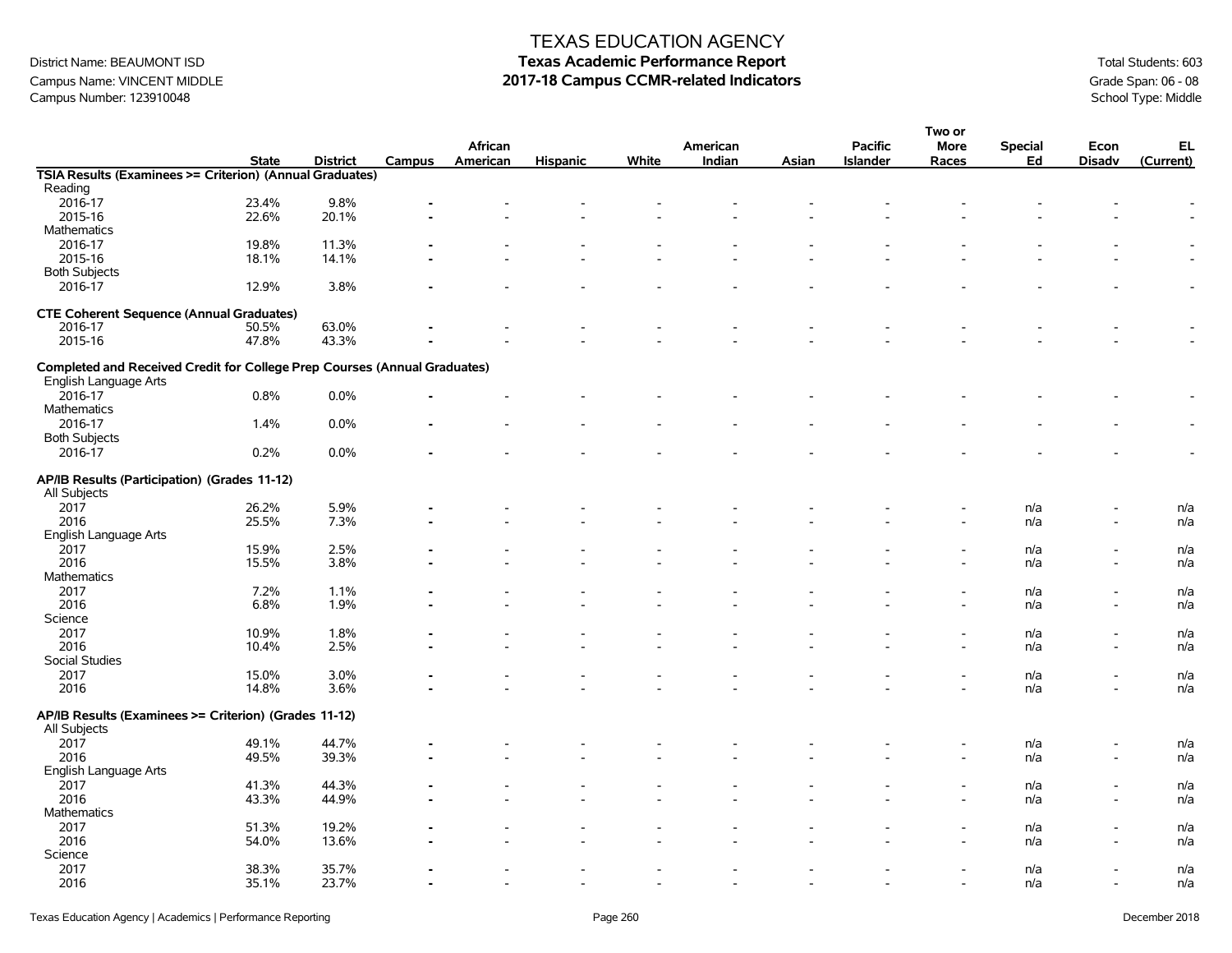# District Name: BEAUMONT ISD **Texas Academic Performance Report Texas Academic Performance Report** Total Students: 603 Campus Name: VINCENT MIDDLE **2017-18 Campus CCMR-related Indicators** Grade Span: 06 - 08<br>Campus Number: 123910048<br>School Type: Middle

|                                             |              |                 |                |                          |                 |       |                    |       |                          | Two or                   |                      |                          |            |
|---------------------------------------------|--------------|-----------------|----------------|--------------------------|-----------------|-------|--------------------|-------|--------------------------|--------------------------|----------------------|--------------------------|------------|
|                                             |              |                 | <b>Campus</b>  | African                  |                 | White | American<br>Indian | Asian | <b>Pacific</b>           | <b>More</b>              | <b>Special</b><br>Ed | Econ                     | <b>EL</b>  |
| <b>Social Studies</b>                       | <b>State</b> | <b>District</b> |                | American                 | <b>Hispanic</b> |       |                    |       | Islander                 | Races                    |                      | <b>Disadv</b>            | (Current)  |
| 2017                                        | 41.4%        | 49.3%           |                |                          |                 |       |                    |       |                          |                          | n/a                  |                          | n/a        |
| 2016                                        | 41.6%        | 43.5%           |                |                          |                 |       |                    |       |                          |                          | n/a                  |                          | n/a        |
|                                             |              |                 |                |                          |                 |       |                    |       |                          |                          |                      |                          |            |
| <b>SAT/ACT Results (Annual Graduates)</b>   |              |                 |                |                          |                 |       |                    |       |                          |                          |                      |                          |            |
| Tested                                      |              |                 |                |                          |                 |       |                    |       |                          |                          |                      |                          |            |
| Class of 2017                               | 73.5%        | 64.7%           | $\blacksquare$ |                          |                 |       |                    |       |                          | $\overline{\phantom{a}}$ | n/a                  | $\overline{\phantom{a}}$ | n/a        |
| Class of 2016                               | 71.6%        | 66.2%           |                |                          |                 |       |                    |       |                          | $\overline{\phantom{a}}$ | n/a                  | $\overline{\phantom{a}}$ | n/a        |
| At/Above Criterion                          |              |                 |                |                          |                 |       |                    |       |                          |                          |                      |                          |            |
| Class of 2017                               | 22.3%        | 12.8%           |                |                          |                 |       |                    |       |                          |                          | n/a                  |                          | n/a        |
| Class of 2016                               | 22.5%        | 13.3%           |                |                          |                 |       |                    |       |                          |                          | n/a                  |                          | n/a        |
|                                             |              |                 |                |                          |                 |       |                    |       |                          |                          |                      |                          |            |
| <b>Average SAT Score (Annual Graduates)</b> |              |                 |                |                          |                 |       |                    |       |                          |                          |                      |                          |            |
| All Subjects                                |              |                 |                |                          |                 |       |                    |       |                          |                          |                      |                          |            |
| Class of 2017                               | 1019         | 966             |                |                          |                 |       |                    |       |                          |                          | n/a                  |                          | n/a        |
| Class of 2016                               | 1375         | 1295            |                |                          |                 |       |                    |       |                          | $\overline{\phantom{a}}$ | n/a                  | $\overline{\phantom{a}}$ | n/a        |
| English Language Arts                       |              |                 |                |                          |                 |       |                    |       |                          |                          |                      |                          |            |
| Class of 2017                               | 512          | 492             |                |                          |                 |       |                    |       |                          |                          | n/a                  |                          | n/a        |
| Class of 2016                               | 903          | 858             |                |                          |                 |       |                    |       |                          |                          | n/a                  |                          | n/a        |
| <b>Mathematics</b>                          |              |                 |                |                          |                 |       |                    |       |                          |                          |                      |                          |            |
| Class of 2017                               | 507          | 474             |                |                          |                 |       |                    |       |                          |                          | n/a                  |                          | n/a        |
| Class of 2016                               | 472          | 439             |                |                          |                 |       |                    |       |                          | $\overline{a}$           | n/a                  |                          | n/a        |
| <b>Average ACT Score (Annual Graduates)</b> |              |                 |                |                          |                 |       |                    |       |                          |                          |                      |                          |            |
| All Subjects                                |              |                 |                |                          |                 |       |                    |       |                          |                          |                      |                          |            |
| Class of 2017                               | 20.3         | 19.6            |                |                          |                 |       |                    |       |                          | $\overline{\phantom{a}}$ | n/a                  | $\overline{\phantom{a}}$ | n/a        |
| Class of 2016                               | 20.3         | 18.8            |                |                          |                 |       |                    |       |                          | $\overline{\phantom{a}}$ | n/a                  | $\overline{\phantom{a}}$ | n/a        |
| English Language Arts                       |              |                 |                |                          |                 |       |                    |       |                          |                          |                      |                          |            |
| Class of 2017                               | 19.9         | 19.5            |                |                          |                 |       |                    |       |                          |                          | n/a                  | $\overline{\phantom{a}}$ | n/a        |
| Class of 2016                               | 19.8         | 18.3            |                |                          |                 |       |                    |       |                          | $\overline{\phantom{a}}$ | n/a                  | $\sim$                   | n/a        |
| Mathematics                                 |              |                 |                |                          |                 |       |                    |       |                          |                          |                      |                          |            |
| Class of 2017                               | 20.4         | 19.0            |                | $\overline{\phantom{a}}$ |                 |       |                    |       | $\overline{\phantom{a}}$ | $\overline{\phantom{a}}$ | n/a                  | $\overline{\phantom{a}}$ |            |
| Class of 2016                               | 20.5         | 18.9            | $\blacksquare$ |                          |                 |       |                    |       |                          | $\blacksquare$           | n/a                  |                          | n/a<br>n/a |
| Science                                     |              |                 |                | $\overline{\phantom{a}}$ |                 |       |                    |       |                          |                          |                      | $\overline{\phantom{a}}$ |            |
|                                             |              |                 |                |                          |                 |       |                    |       |                          |                          |                      |                          |            |
| Class of 2017<br>Class of 2016              | 20.6<br>20.5 | 19.9<br>19.2    |                |                          |                 |       |                    |       |                          | $\overline{\phantom{a}}$ | n/a<br>n/a           | $\overline{\phantom{a}}$ | n/a<br>n/a |
|                                             |              |                 |                |                          |                 |       |                    |       |                          |                          |                      |                          |            |

Campus Number: 123910048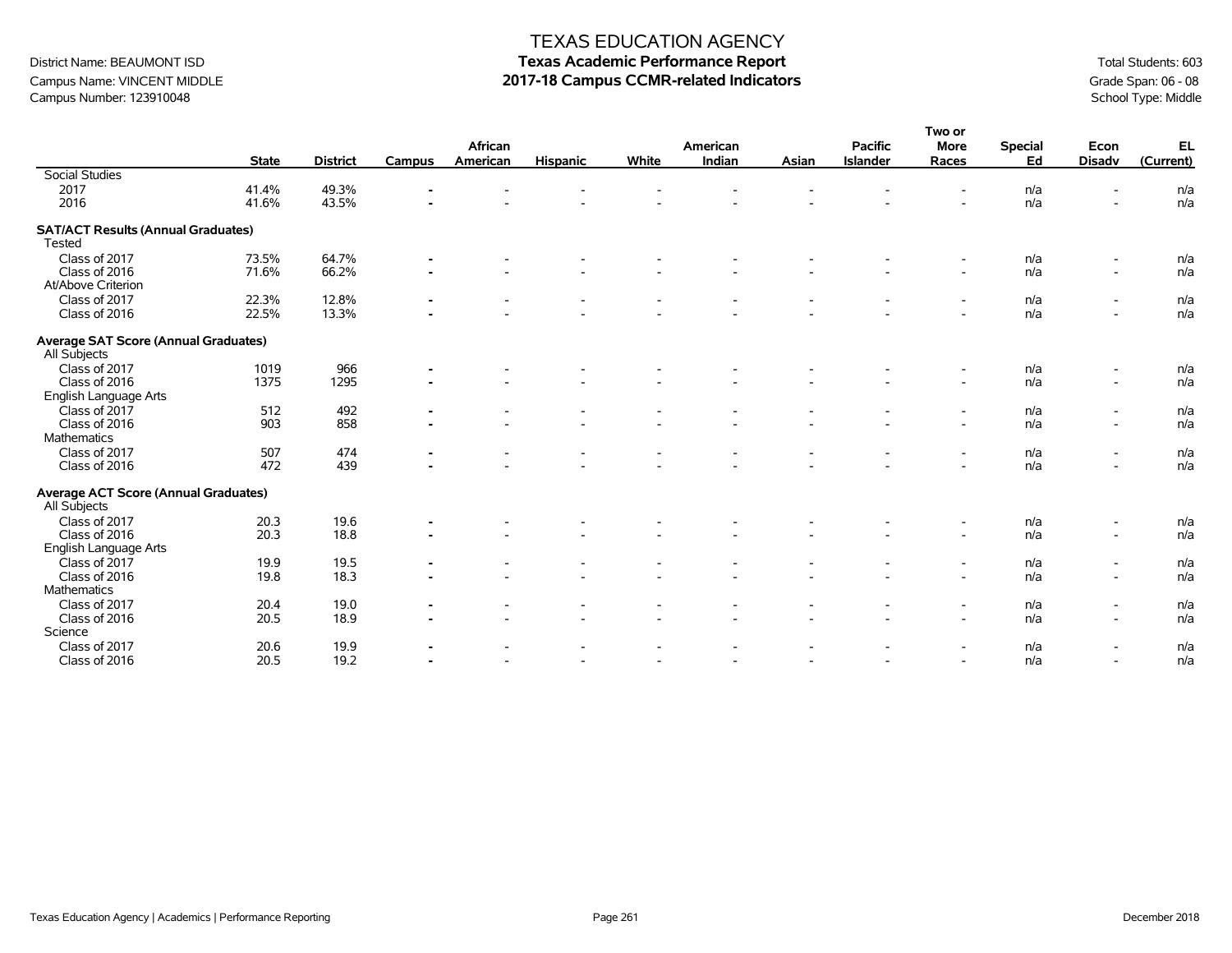### Campus Name: VINCENT MIDDLE **2017-18 Campus Other Postsecondary Indicators** Grade Span: 06 - 08<br>Campus Number: 123910048<br>School Type: Middle Campus Number: 123910048

### TEXAS EDUCATION AGENCY

|                                                                                                |              |                 |        | African  |                 |       | American |       | <b>Pacific</b>  | Two or<br>More | <b>Special</b> | Econ          | EL        |
|------------------------------------------------------------------------------------------------|--------------|-----------------|--------|----------|-----------------|-------|----------|-------|-----------------|----------------|----------------|---------------|-----------|
|                                                                                                | <b>State</b> | <b>District</b> | Campus | American | <b>Hispanic</b> | White | Indian   | Asian | <b>Islander</b> | Races          | Ed             | <b>Disadv</b> | (Current) |
| Advanced Dual-Credit Course Completion (Grades 9-12)                                           |              |                 |        |          |                 |       |          |       |                 |                |                |               |           |
| Any Subject                                                                                    |              |                 |        |          |                 |       |          |       |                 |                |                |               |           |
| 2016-17                                                                                        | 37.1%        | 32.2%           |        |          |                 |       |          |       |                 |                |                |               |           |
| 2015-16                                                                                        | 35.9%        | 31.4%           |        |          |                 |       |          |       |                 |                |                |               |           |
| English Language Arts                                                                          |              |                 |        |          |                 |       |          |       |                 |                |                |               |           |
| 2016-17                                                                                        | 16.8%        | 16.8%           |        |          |                 |       |          |       |                 |                |                |               |           |
| 2015-16                                                                                        | 16.2%        | 15.7%           |        |          |                 |       |          |       |                 |                |                |               |           |
| Mathematics                                                                                    |              |                 |        |          |                 |       |          |       |                 |                |                |               |           |
| 2016-17                                                                                        | 19.5%        | 15.9%           |        |          |                 |       |          |       |                 |                |                |               |           |
| 2015-16                                                                                        | 19.3%        | 18.1%           |        |          |                 |       |          |       |                 |                |                |               |           |
| Science                                                                                        |              |                 |        |          |                 |       |          |       |                 |                |                |               |           |
| 2016-17                                                                                        | 5.7%         | 6.5%            |        |          |                 |       |          |       |                 |                |                |               |           |
| 2015-16                                                                                        | 5.1%         | 6.8%            |        |          |                 |       |          |       |                 |                |                |               |           |
| Social Studies                                                                                 |              |                 |        |          |                 |       |          |       |                 |                |                |               |           |
| 2016-17                                                                                        | 21.8%        | 21.0%           |        |          |                 |       |          |       |                 |                |                |               |           |
| 2015-16                                                                                        | 20.8%        | 21.3%           |        |          |                 |       |          |       |                 |                |                |               |           |
| Graduates Enrolled in Texas Institution of Higher Education (TX                                |              |                 | IHE)   |          |                 |       |          |       |                 |                |                |               |           |
| 2015-16                                                                                        | 51.8%        | 50.6%           |        |          |                 |       |          |       |                 |                |                |               |           |
| 2014-15                                                                                        | 56.1%        | 52.4%           |        |          |                 |       |          |       |                 |                |                |               |           |
| Graduates in TX IHE Completing One Year Without Enrollment in a Developmental Education Course |              |                 |        |          |                 |       |          |       |                 |                |                |               |           |
| 2015-16                                                                                        | 55.7%        | 47.2%           |        |          |                 |       |          |       |                 |                |                |               |           |
| 2014-15                                                                                        | 55.6%        | 42.0%           |        |          |                 |       |          |       |                 |                |                |               |           |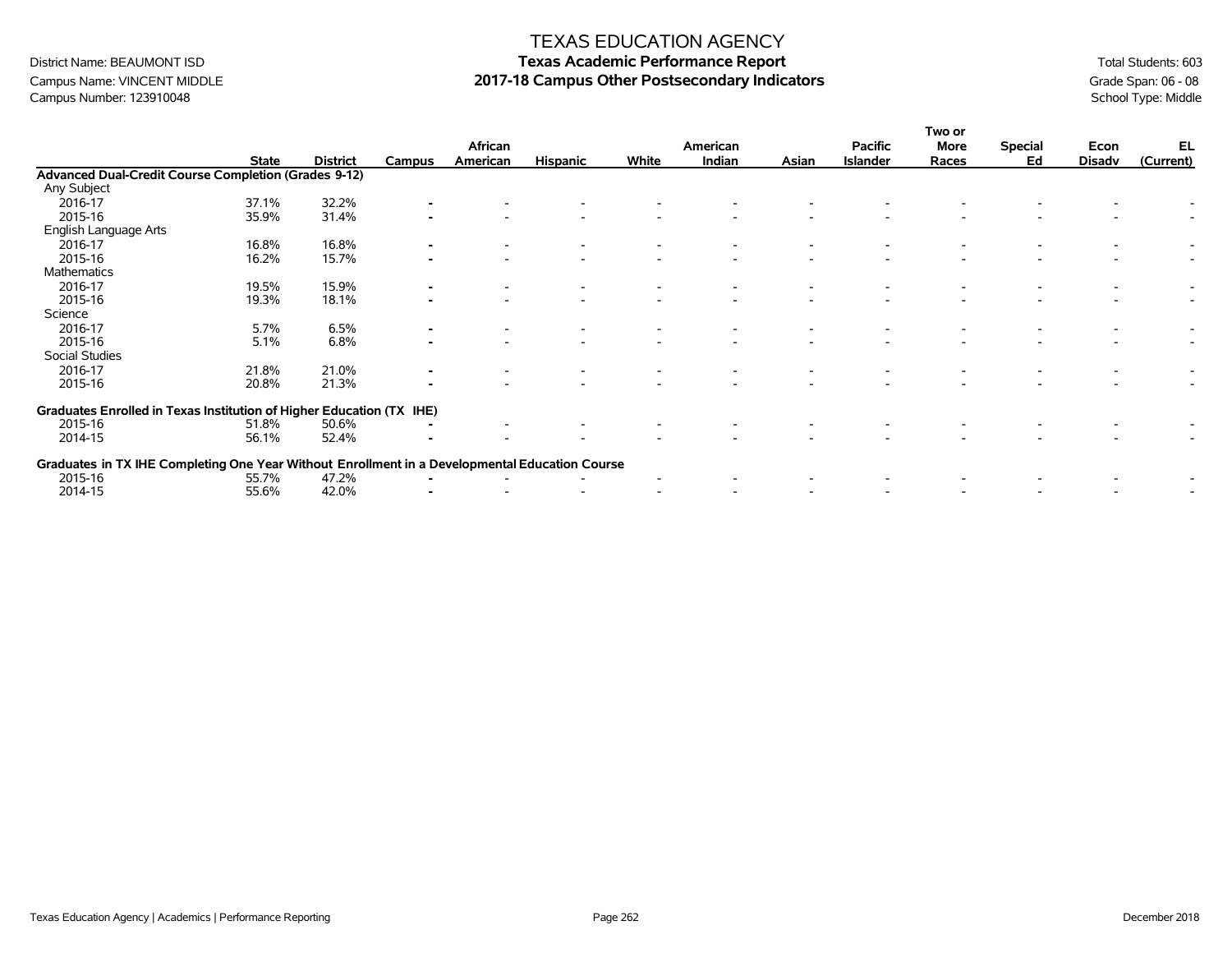### Campus Name: VINCENT MIDDLE **2017-18 Campus Student Information**<br>Campus Number: 123910048<br>School Type: Middle Campus Number: 123910048

### TEXAS EDUCATION AGENCY

|                                                                |             | --------------- Campus --------------- |                 |              |
|----------------------------------------------------------------|-------------|----------------------------------------|-----------------|--------------|
| <b>Student Information</b>                                     | Count       | Percent                                | <b>District</b> | <b>State</b> |
| <b>Total Students</b>                                          | 603         | 100.0%                                 | 18,826          | 5,385,012    |
| Students by Grade:                                             |             |                                        |                 |              |
| Early Childhood Education                                      | 0           | 0.0%                                   | 0.4%            | 0.3%         |
| Pre-Kindergarten                                               | 0           | 0.0%                                   | 6.7%            | 4.3%         |
| Kindergarten                                                   | 0           | 0.0%                                   | 7.0%            | 6.9%         |
| Grade 1                                                        | 0           | 0.0%                                   | 7.3%            | 7.2%         |
| Grade 2                                                        | 0           | 0.0%                                   | 7.9%            | 7.3%         |
| Grade 3                                                        | $\Omega$    | 0.0%                                   | 8.0%            | 7.6%         |
| Grade 4                                                        | 0           | 0.0%                                   | 7.8%            | 7.7%         |
| Grade 5                                                        | 0           | 0.0%                                   | 7.3%            | 7.7%         |
| Grade 6                                                        | 224         | 37.1%                                  | 7.6%            | 7.5%         |
| Grade 7                                                        | 187         | 31.0%                                  | 7.1%            | 7.5%         |
| Grade 8                                                        | 192         | 31.8%                                  | 6.5%            | 7.4%         |
| Grade 9                                                        | 0           | 0.0%                                   | 7.8%            | 8.0%         |
| Grade 10                                                       | $\mathsf 0$ | 0.0%                                   | 6.5%            | 7.4%         |
| Grade 11                                                       | $\mathsf 0$ | 0.0%                                   | 5.9%            | 6.9%         |
| Grade 12                                                       | $\Omega$    | 0.0%                                   | 6.2%            | 6.4%         |
| Ethnic Distribution:                                           |             |                                        |                 |              |
| African American                                               | 375         | 62.2%                                  | 59.8%           | 12.6%        |
| Hispanic                                                       | 132         | 21.9%                                  | 24.3%           | 52.4%        |
| White                                                          | 60          | 10.0%                                  | 10.3%           | 27.8%        |
| American Indian                                                | 5           | 0.8%                                   | 0.2%            | 0.4%         |
| Asian                                                          | 18          | 3.0%                                   | 2.9%            | 4.4%         |
| Pacific Islander                                               | 0           | 0.0%                                   | 0.1%            | 0.1%         |
| Two or More Races                                              | 13          | 2.2%                                   | 2.4%            | 2.3%         |
| Economically Disadvantaged                                     | 481         | 79.8%                                  | 79.1%           | 58.8%        |
| Non-Educationally Disadvantaged                                | 122         | 20.2%                                  | 20.9%           | 41.2%        |
| English Learners (EL)                                          | 47          | 7.8%                                   | 11.1%           | 18.8%        |
| Students w/ Disciplinary Placements (2016-17)                  | 14          | 2.1%                                   | 2.0%            | 1.3%         |
| At-Risk                                                        | 257         | 42.6%                                  | 37.6%           | 50.8%        |
| Students with Disabilities by Type of Primary Disability:      |             |                                        |                 |              |
| Total Students with Disabilities By Type of Primary Disability | 52          |                                        |                 |              |
| Students with Intellectual Disabilities                        | 27          | 51.9%                                  | 41.1%           | 43.3%        |
| Students with Physical Disabilities                            | $\ast$      |                                        | 20.0%           | 21.9%        |
| <b>Students with Autism</b>                                    | $\ast\ast$  | $\ast\ast$                             | 17.3%           | 13.2%        |
| Students with Behavioral Disabilities                          | 14          | 26.9%                                  | 18.8%           | 20.3%        |
| Students with Non-Categorical Early Childhood                  | $\mathbf 0$ | 0.0%                                   | 2.7%            | 1.4%         |
| Mobility (2016-17):                                            |             |                                        |                 |              |
| <b>Total Mobile Students</b>                                   | 131         | 19.4%                                  | 21.9%           | 16.0%        |
| By Ethnicity:                                                  |             |                                        |                 |              |
| African American                                               | 68          | 10.1%                                  |                 |              |
| Hispanic                                                       | 35          | 5.2%                                   |                 |              |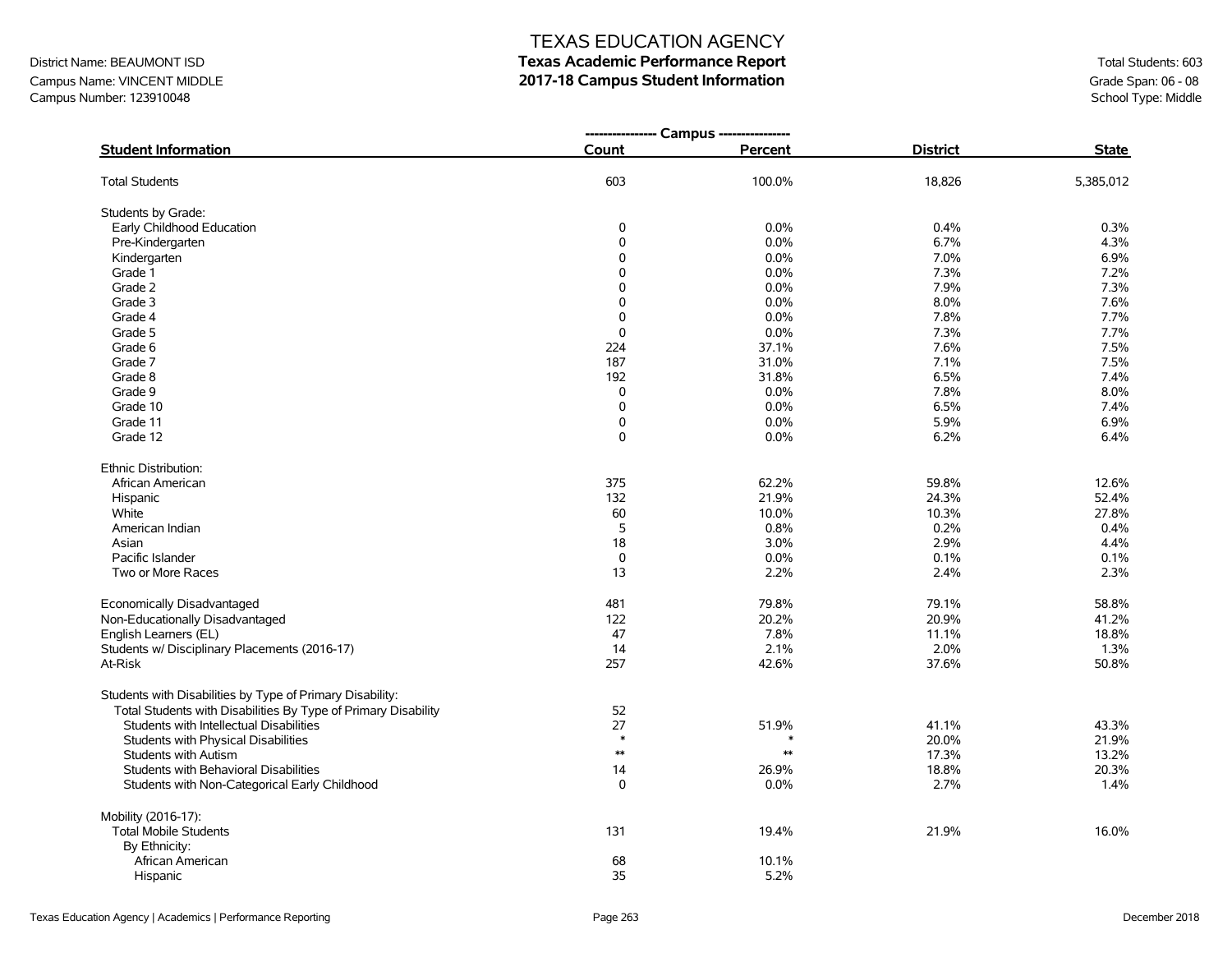# District Name: BEAUMONT ISD **Texas Academic Performance Report Texas Academic Performance Report** Total Students: 603

Campus Name: VINCENT MIDDLE **2017-18 Campus Student Information**<br>Campus Number: 123910048<br>School Type: Middle Campus Number: 123910048

|                            | Campus ----------------<br>---------------- |         |                 |              |
|----------------------------|---------------------------------------------|---------|-----------------|--------------|
| <b>Student Information</b> | Count                                       | Percent | <b>District</b> | <b>State</b> |
| White                      | n-<br>22                                    | 3.3%    |                 |              |
| American Indian            | 0                                           | 0.0%    |                 |              |
| Asian                      |                                             | 0.3%    |                 |              |
| Pacific Islander           |                                             | $0.0\%$ |                 |              |
| Two or More Races          |                                             | 0.6%    |                 |              |

|                            |                          | --------Non-Special Education Rates-------- | --------Special Education Rates-------- |                          |                 |              |
|----------------------------|--------------------------|---------------------------------------------|-----------------------------------------|--------------------------|-----------------|--------------|
| <b>Student Information</b> | Campus                   | <b>District</b>                             | <b>State</b>                            | Campus                   | <b>District</b> | <b>State</b> |
| Retention Rates by Grade:  |                          |                                             |                                         |                          |                 |              |
| Kindergarten               | $\overline{\phantom{a}}$ | 1.5%                                        | 1.8%                                    | $\overline{\phantom{a}}$ | 1.1%            | 6.9%         |
| Grade 1                    | $\overline{\phantom{a}}$ | 2.5%                                        | 3.4%                                    | $\overline{\phantom{0}}$ | 3.3%            | 6.2%         |
| Grade 2                    | $\overline{\phantom{0}}$ | 1.4%                                        | 2.1%                                    | $\overline{\phantom{a}}$ | 1.8%            | 2.6%         |
| Grade 3                    | $\overline{\phantom{0}}$ | 1.5%                                        | 1.3%                                    | $\overline{\phantom{a}}$ | 0.8%            | 1.0%         |
| Grade 4                    | $\overline{\phantom{a}}$ | 0.9%                                        | 0.6%                                    | $\overline{\phantom{0}}$ | $0.0\%$         | 0.5%         |
| Grade 5                    |                          | 0.2%                                        | 0.7%                                    |                          | 0.8%            | 0.6%         |
| Grade 6                    | 0.6%                     | 2.2%                                        | 0.5%                                    | 5.0%                     | 2.4%            | 0.6%         |
| Grade 7                    | 0.6%                     | 1.4%                                        | 0.7%                                    | $0.0\%$                  | 0.0%            | 0.6%         |
| Grade 8                    | $0.0\%$                  | 0.2%                                        | 0.6%                                    | $0.0\%$                  | 1.0%            | 0.8%         |
| Grade 9                    | $\overline{\phantom{0}}$ | 14.7%                                       | 8.0%                                    | $\overline{\phantom{a}}$ | 17.3%           | 13.5%        |

| <b>Class Size Information</b>                  | Campus                   | <b>District</b> | <b>State</b> |
|------------------------------------------------|--------------------------|-----------------|--------------|
| Class Size Averages by Grade and Subject       |                          |                 |              |
| (Derived from teacher responsibility records): |                          |                 |              |
| Elementary:                                    |                          |                 |              |
| Kindergarten                                   | $\overline{\phantom{a}}$ | 19.6            | 18.7         |
| Grade 1                                        | $\overline{\phantom{a}}$ | 19.9            | 18.8         |
| Grade 2                                        | $\overline{\phantom{0}}$ | 19.6            | 18.8         |
| Grade 3                                        | $\overline{\phantom{a}}$ | 19.6            | 19.0         |
| Grade 4                                        | $\overline{\phantom{0}}$ | 20.5            | 19.2         |
| Grade 5                                        |                          | 20.5            | 21.2         |
| Grade 6                                        | 22.5                     | 23.8            | 20.3         |
| Secondary:                                     |                          |                 |              |
| English/Language Arts                          | 17.8                     | 18.0            | 16.7         |
| Foreign Languages                              | $\overline{\phantom{a}}$ | 22.7            | 18.6         |
| Mathematics                                    | 21.4                     | 21.4            | 17.9         |
| Science                                        | 23.9                     | 20.8            | 19.0         |
| <b>Social Studies</b>                          | 21.9                     | 21.9            | 19.3         |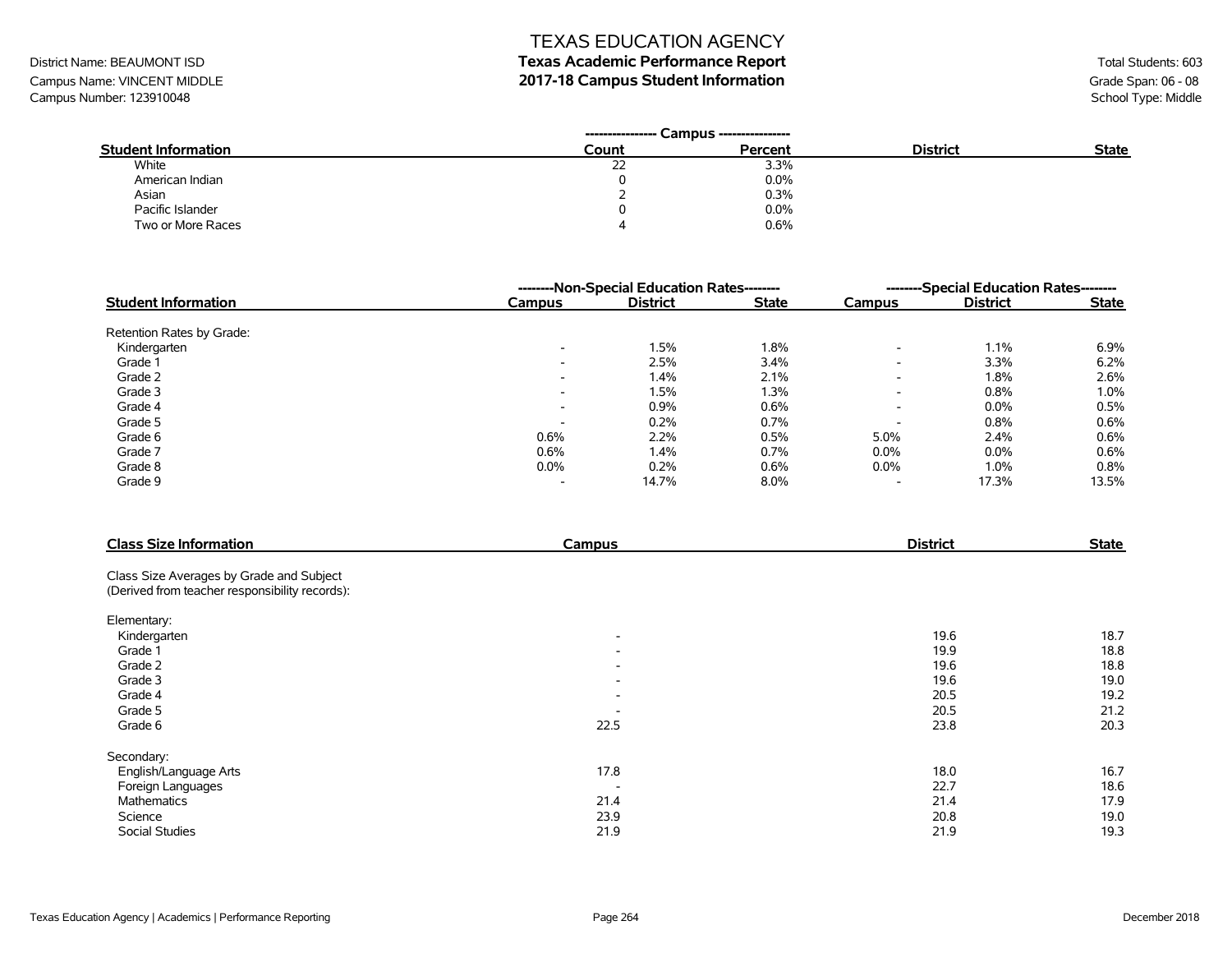# District Name: BEAUMONT ISD **Texas Academic Performance Report Texas Academic Performance Report** Total Students: 603

Campus Name: VINCENT MIDDLE **2017-18 Campus Staff Information**<br>Campus Number: 123910048<br>Compus Number: 123910048 Campus Number: 123910048

|                                           | ---------------- Campus ---------------- |         |                 |              |
|-------------------------------------------|------------------------------------------|---------|-----------------|--------------|
| <b>Staff Information</b>                  | Count/Average                            | Percent | <b>District</b> | <b>State</b> |
| <b>Total Staff</b>                        | 51.0                                     | 100.0%  | 100.0%          | 100.0%       |
| Professional Staff:                       | 44.1                                     | 86.5%   | 61.2%           | 64.1%        |
| Teachers                                  | 38.1                                     | 74.8%   | 48.2%           | 50.1%        |
| <b>Professional Support</b>               | 4.0                                      | 7.8%    | 8.2%            | 9.8%         |
| Campus Administration (School Leadership) | 2.0                                      | 3.9%    | 3.1%            | 3.0%         |
| Librarians                                |                                          |         |                 |              |
| Full-time                                 | 1.0                                      | n/a     | 8.0             | 4,429.0      |
| Part-time                                 | 0.0                                      | n/a     | 1.0             | 578.0        |
| Counselors                                |                                          |         |                 |              |
| Full-time                                 | 1.0                                      | n/a     | 41.0            | 12,131.0     |
| Part-time                                 | 0.0                                      | n/a     | 1.0             | 1,148.0      |
| <b>Educational Aides:</b>                 | 6.9                                      | 13.5%   | 10.5%           | 10.1%        |
| Total Minority Staff:                     | 23.9                                     | 46.8%   | 66.6%           | 49.9%        |
| Teachers by Ethnicity and Sex:            |                                          |         |                 |              |
| African American                          | 13.0                                     | 34.1%   | 47.0%           | 10.4%        |
| Hispanic                                  | 3.0                                      | 7.9%    | 5.3%            | 27.2%        |
| White                                     | 22.1                                     | 58.1%   | 45.0%           | 58.9%        |
| American Indian                           | 0.0                                      | 0.0%    | 0.2%            | 0.3%         |
| Asian                                     | 0.0                                      | 0.0%    | 0.7%            | 1.6%         |
| Pacific Islander                          | $0.0\,$                                  | 0.0%    | 0.3%            | 0.4%         |
| Two or More Races                         | 0.0                                      | 0.0%    | 1.5%            | 1.1%         |
| Males                                     | 11.0                                     | 28.8%   | 20.9%           | 23.7%        |
| Females                                   | 27.1                                     | 71.2%   | 79.1%           | 76.3%        |
| Teachers by Highest Degree Held:          |                                          |         |                 |              |
| No Degree                                 | 0.0                                      | 0.0%    | 1.7%            | 1.4%         |
| <b>Bachelors</b>                          | 26.1                                     | 68.5%   | 70.3%           | 74.1%        |
| <b>Masters</b>                            | 12.0                                     | 31.5%   | 27.1%           | 23.8%        |
| Doctorate                                 | 0.0                                      | 0.0%    | 0.9%            | 0.7%         |
| Teachers by Years of Experience:          |                                          |         |                 |              |
| <b>Beginning Teachers</b>                 | 1.0                                      | 2.6%    | 11.7%           | 8.2%         |
| 1-5 Years Experience                      | 6.1                                      | 16.1%   | 26.2%           | 29.1%        |
| 6-10 Years Experience                     | 9.0                                      | 23.6%   | 17.3%           | 19.1%        |
| 11-20 Years Experience                    | 14.0                                     | 36.7%   | 25.8%           | 28.2%        |
| Over 20 Years Experience                  | 8.0                                      | 21.0%   | 18.9%           | 15.3%        |
| Number of Students per Teacher            | 15.8                                     | n/a     | 16.0            | 15.1         |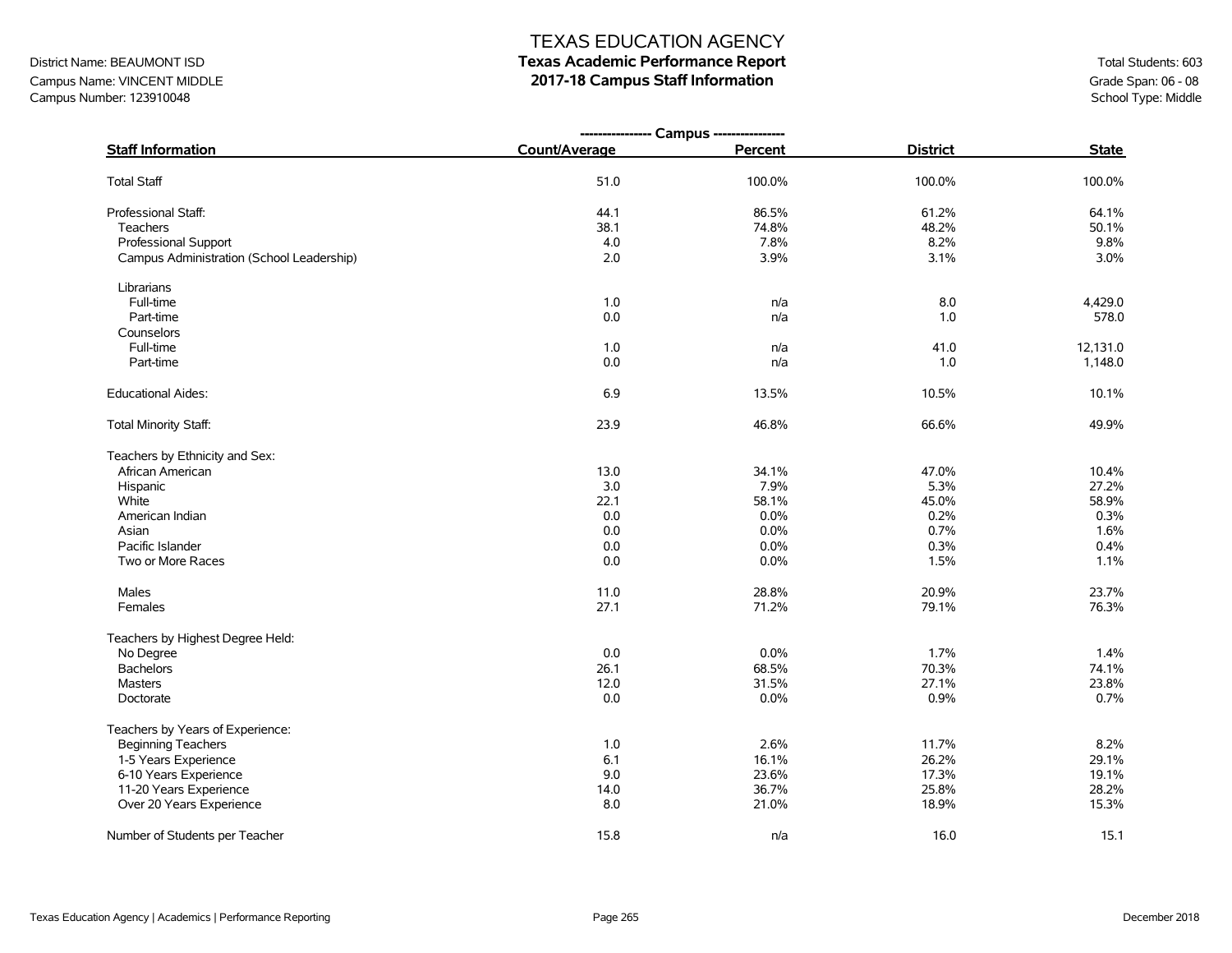# District Name: BEAUMONT ISD **Texas Academic Performance Report Texas Academic Performance Report** Total Students: 603

Campus Name: VINCENT MIDDLE **2017-18 Campus Staff Information**<br>Campus Number: 123910048<br>Compus Number: 123910048 Campus Number: 123910048

| <b>Staff Information</b>                                             | Campus   | <b>District</b> | <b>State</b> |
|----------------------------------------------------------------------|----------|-----------------|--------------|
| Experience of Campus Leadership:                                     |          |                 |              |
| Average Years Experience of Principals                               | 3.0      | 4.6             | 6.3          |
| Average Years Experience of Principals with District                 | 1.0      | 3.6             | 5.4          |
| Average Years Experience of Assistant Principals                     | 2.0      | 4.4             | 5.2          |
| Average Years Experience of Assistant Principals with District       | 2.0      | 3.9             | 4.6          |
| Average Years Experience of Teachers:                                | 13.2     | 11.3            | 10.9         |
| Average Years Experience of Teachers with District:                  | 9.9      | 8.5             | 7.1          |
| Average Teacher Salary by Years of Experience (regular duties only): |          |                 |              |
| <b>Beginning Teachers</b>                                            | \$45,200 | \$34,423        | \$47,667     |
| 1-5 Years Experience                                                 | \$47,382 | \$46,115        | \$49,663     |
| 6-10 Years Experience                                                | \$42,219 | \$47,103        | \$52,056     |
| 11-20 Years Experience                                               | \$49,071 | \$49,627        | \$55,246     |
| Over 20 Years Experience                                             | \$56,120 | \$57,659        | \$61,428     |
| Average Actual Salaries (regular duties only):                       |          |                 |              |
| <b>Teachers</b>                                                      | \$48,559 | \$48,005        | \$53,334     |
| Professional Support                                                 | \$52,525 | \$58,090        | \$63,165     |
| Campus Administration (School Leadership)                            | \$72,840 | \$71,125        | \$77,712     |
| Instructional Staff Percent:                                         | n/a      | 61.0%           | 64.4%        |
| Contracted Instructional Staff (not incl. above):                    | 0.0      | 0.0             | 6,218.9      |